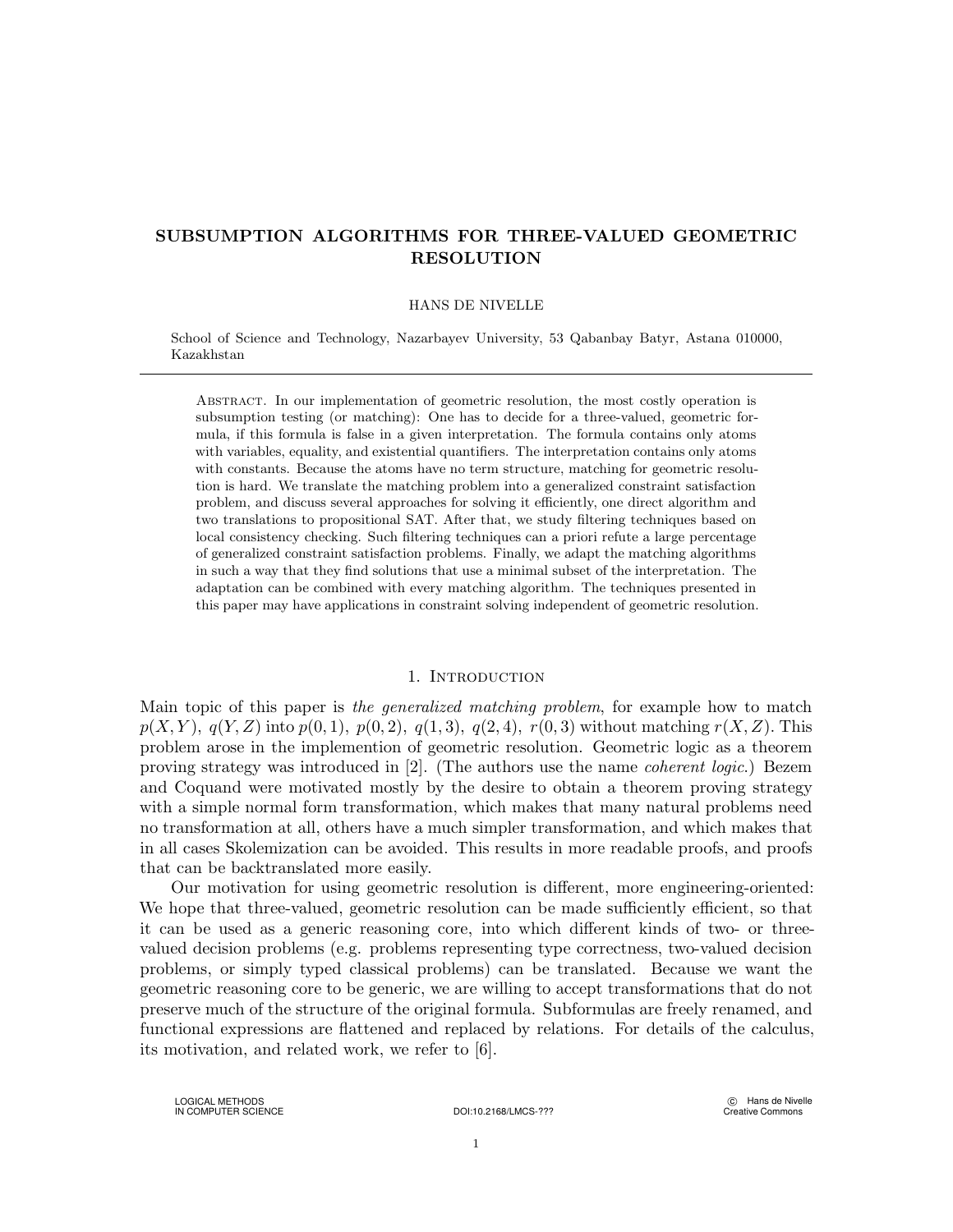In the current paper we give only a short introduction, which is aimed at explaining how matching is used in geometric resolution, and how matching instances in geometric resolution are translated into generalized constraint satisfaction problems. If one is interested only in the methods for constraint satisfaction, one can ignore the technical part of this section and continue reading at the overview at the end of this section.

We continue this section by giving a definition of three-valued, geometric formulas. The definition that we give here is slightly too general, but easier to understand than the correct definition in [6], which contains some additional, technical restrictions which are not relevant for matching.

**Definition 1.1.** A *geometric literal* has one of the following four forms:

- (1) A simple atom of form  $p_{\lambda}(x_1,\ldots,x_n)$ , where  $x_1,\ldots,x_n$  are variables (with repetitions allowed) and  $\lambda \in \{\mathbf{f}, \mathbf{e}, \mathbf{t}\}\)$ . (denoting *false, error* and *true.*)
- (2) An equality atom of form  $x_1 \approx x_2$ , with  $x_1, x_2$  distinct variables.
- (3) A domain atom  $#$ **f** x, with x a variable.
- (4) An existential atom of form  $\exists y \ p_{\lambda}(x_1,\ldots,x_n,y)$  with  $\lambda \in \{\mathbf{f}, \mathbf{e}, \mathbf{t}\},$  and such that y occurs at least once in the atom, not necessarily on the last place.

A geometric formula has form  $A_1, \ldots, A_p \mid B_1, \ldots, B_q$ , where the  $A_i$  are simple or domain atoms, and the  $B_i$  are atoms of arbitrary type.

We require that geometric formulas are *range restricted*, which means that every variable that occurs free in a  $B_j$  must occur in an  $A_i$  as well.

The intuitive meaning of  $A_1, \ldots, A_p \mid B_1, \ldots, B_q$  is  $\forall \overline{x} \ A_1 \lor \cdots \lor A_p \lor B_1 \lor \cdots \lor B_q$ , where  $\bar{x}$  are all the free variables. The vertical bar () has no logical meaning. Its only purpose is to separate the two types of atoms.

A geometric formula that is not range restricted, can always be made range restricted by inserting suitable  $\#$ <sub>f</sub> atoms into the left hand side. This is the only purpose of the  $\#$ predicate. Interpretations contain predicates of form  $\#_t$  c, for every domain element c. Atoms in geometric formulas are variable-only, and are labeled with truth-values, as in [16]. It is shown in [4] and [6] that formulas in classical logic with partial functions ([3]) can be translated into sets of geometric formulas.

**Definition 1.2.** We define an *interpretation I* as a finite set of atoms of forms  $\#_t c$  with c a constant, or form  $p_{\lambda}(x_1,\ldots,x_n)$ , where  $x_1,\ldots,x_n$  are constants (repetitions allowed). Interpretations must be *range restricted* as well. This means that every constant  $x$  occurring in the interpretation must occur in an atom of form  $\#_{\mathbf{t}} x$ .

Matching searches for false formulas. These are formulas whose premises  $A_1, \ldots, A_p$  clash with I, while none of the  $B_j$  is true in I.

**Definition 1.3.** Let I be an interpretation. Let A be a geometric literal. Let  $\Theta$  be a substitution that assigns constants to variables, and that is defined on the variables in A. We say that  $A\Theta$  conflicts (or is in conflict with) I if (1) A has form  $p_{\lambda}(x_1, \ldots, x_n)$ , and there is an atom of form  $p_\mu(x_1\Theta,\ldots,x_n\Theta) \in I$  with  $\lambda \neq \mu$ , (2) A has form  $x_1 \approx x_2$  and  $x_1\Theta \neq x_2\Theta$ , or (3) A has form  $\#_{\mathbf{f}} x$  and  $(\#_{\mathbf{t}} x\Theta) \in I$ .

We say that  $A\Theta$  is true in I if

(1) A has form  $p_{\lambda}(x_1,\ldots,x_n)$  and  $p_{\lambda}(x_1\Theta,\ldots,x_n\Theta) \in I$ , (2) A has form  $x_1 \approx x_2$  and  $x_1\Theta = x_2\Theta$ , (3) A has form  $\#_{\mathbf{t}} x$  and  $(\#_{\mathbf{t}} x\Theta) \in I$ , or (4) A has form  $\exists y \ B_\lambda(x_1,\ldots,x_n,y)$ and there exists a constant c, s.t.  $B_{\lambda}(x_1\Theta,\ldots,x_n\Theta,c) \in I$ .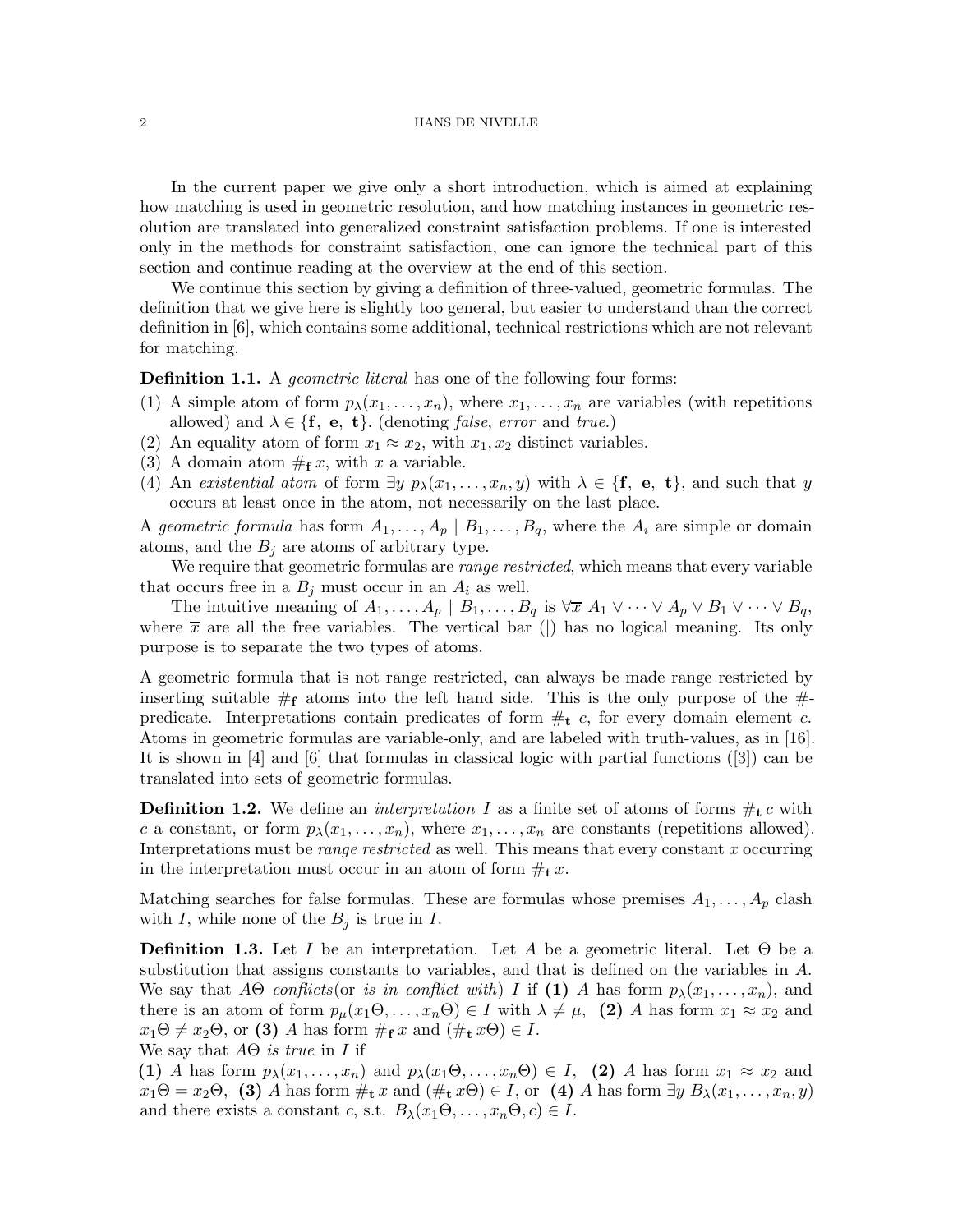In the definitions of truth and conflict,  $#$  is treated as a usual predicate.

**Definition 1.4.** Let I be an interpretation. Let B be a geometric atom. Let  $\Theta$  be a substitution that instantiates all free variables of B, and for which  $B\Theta$  is not true in I. We define the *extension set*  $E(B, \Theta)$  as follows:

- If B has form  $p_{\lambda}(x_1,\ldots,x_n)$  or  $\#$ <sub>t</sub> x, then  $E(B,\Theta) = \{B\Theta\}.$
- If B has form  $x_1 \approx x_2$ , then  $E(B, \Theta) = \emptyset$ .
- If B has form  $\exists y \ p_{\lambda}(x_1, \ldots, x_n, y)$ , then

$$
E(B, \Theta) = \{ p_{\lambda}(x_1\Theta, \ldots, x_n\Theta, c) \} | c \in I \} \cup \{ p_{\lambda}(x_1\Theta, \ldots, x_n\Theta, \hat{c}) \}.
$$

By  $c \in I$  we mean: c is a constant occurring in an atom of I. We assume that  $\hat{c}$  is a fresh constant for which  $\hat{c} \notin I$ .

Intuitively, if for a geometric formula  $\phi = A_1, \ldots, A_p \mid B_1, \ldots, B_q$  and a substitution Θ, the  $A_i$ Θ are in conflict with I, while none of the  $B_j$ Θ is true in I, then  $\phi$ Θ is false in I. If there exist a  $B_j$  and an atom  $C \in E(B_j, \Theta)$  that is not in conflict with I, then  $\phi\Theta$  can be made true by adding  $C$ . If no such  $C$  exists, a conflict was found. If more than one  $C$  exists, the search algorithm has to backtrack through all possibilities. The search algorithm tries to extend an initial interpretation I into an interpretation  $I' \supset I$  that makes all formulas true. At each stage of the search, it looks for a formula and a substitution that make the formula false. If no formula and substitution can be found, the current interpretation is a model. Otherwise, search continues either by extending  $I$ , or by backtracking. Details of the procedure are described in [8] for the two-valued case, and in [6] for the three-valued case. Experiments with the current three-valued version (available from [18]), and the previous two-valued version ([9]) show that the search for false formulas consumes nearly all of the resources of the prover.

**Definition 1.5.** An instance of the matching problem consists of an interpretation I and a geometric formula  $A_1, \ldots, A_p \mid B_1, \ldots, B_q$ .

Determine if there exists a substitution  $\Theta$  that brings all  $A_i$  in conflict with I, and makes none of the  $B_j$  true in  $\Theta$ . If yes, then return such substitution.

Examples 1.6. Consider an interpretation I consisting of atoms

$$
P_{\mathbf{t}}(x_0,x_0), P_{\mathbf{e}}(x_0,x_1), P_{\mathbf{t}}(x_1,x_1), P_{\mathbf{e}}(x_1,x_2), Q_{\mathbf{t}}(x_2,x_0).
$$

The formula  $\phi_1 = P_f(X, Y)$ ,  $P_f(Y, Z) | Q_t(Z, X)$  can be matched in five ways:

| $\Theta_1 = \{ X := x_0, Y := x_0, Z := x_0 \}$ |  |
|-------------------------------------------------|--|
| $\Theta_2 = \{ X := x_0, Y := x_0, Z := x_1 \}$ |  |
| $\Theta_3 = \{ X := x_0, Y := x_1, Z := x_1 \}$ |  |
| $\Theta_4 = \{ X := x_1, Y := x_1, Z := x_1 \}$ |  |
| $\Theta_5 = \{ X := x_1, Y := x_1, Z := x_2 \}$ |  |

The substitution  $\Theta_6 = \{ X := x_0, Y := x_1, Z := x_2 \}$  would make the conclusion  $Q_t(Z, X)$ true. Next consider the formula  $\phi_2 = P_f(X, Y), P_t(Y, Z) | X \approx Y$ .

The substitution  $\Theta = \{ X := x_0, Y := x_1, Z := x_2 \}$  is the only matching of  $\phi_2$  into I. Finally, the formula  $\phi_3 = P_t(X, Y)$  |  $\exists Z Q_t(Y, Z)$  can be matched with  $\Theta = \{ X :=$  $x_0, Y := x_1$ , and in no other way.

The first formula  $\phi_1$  in example 1.6 has five matchings. In case there exists more than one matching, it matters for the geometric prover which matching is returned. This is because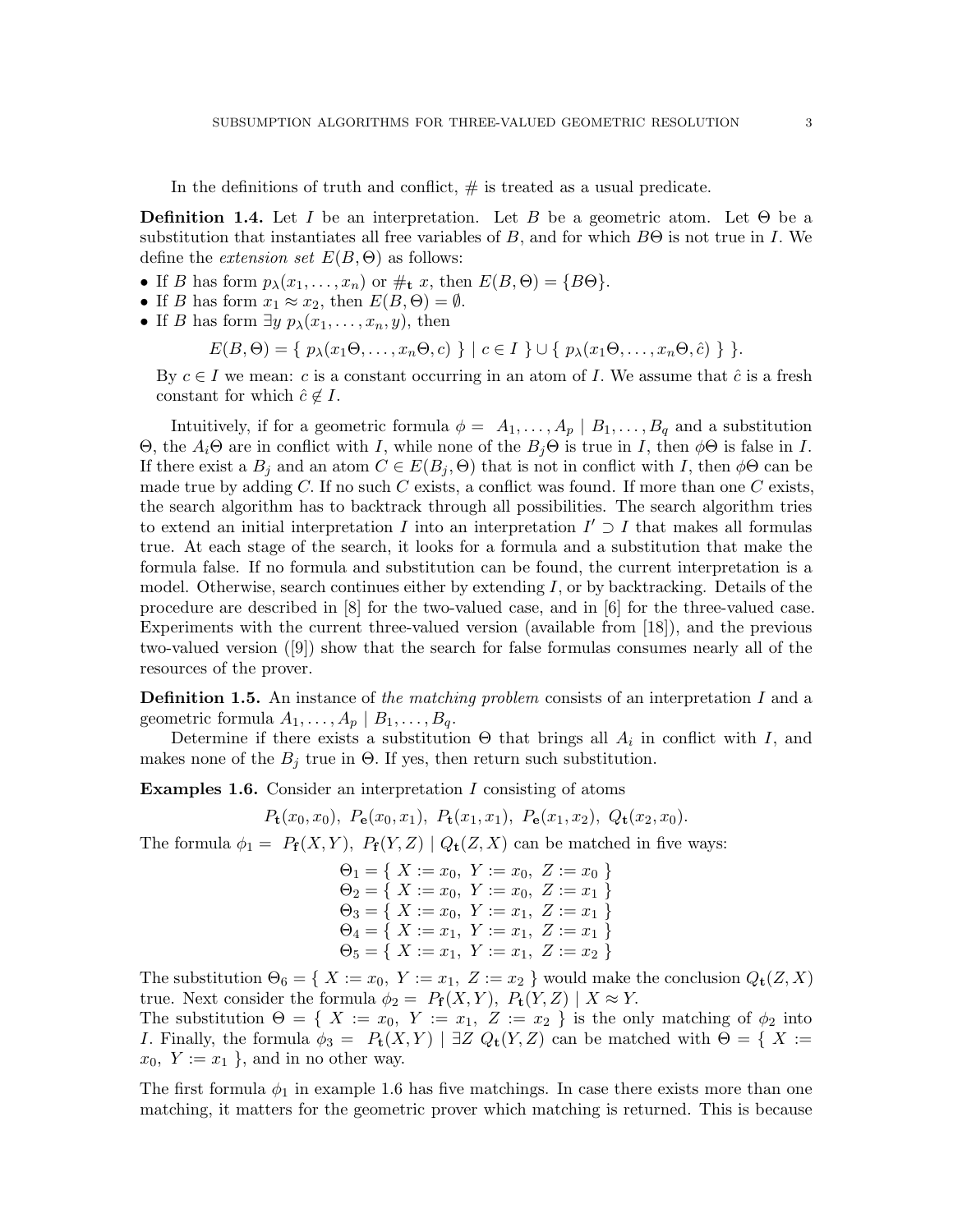the prover analyses which ground atoms in the interpretation  $I$  contributed to the matching, and will consider only those in backtracking. In general, the set of conflicting atoms in I should be as small as possible, and should depend on as few as possible decisions. (Decisions in the sense of propositional reasoning, see [15].) The simplest solution for finding the best matching would be to enumerate all matchings, and use some preference relation  $\preceq$  to keep the best one. Unfortunately, this approach is not practical because the number of matchings can be extremely high. We will address this problem in Section 9.

Even if one is interested in the decision problem only, matching is still intractable because the decision problem is already NP-complete. (See problem LO18 in [12].) In this paper, we introduce several algorithms for efficiently solving the matching problem. The algorithms evolved out of predecessors that have been implemented before in the two-valued version of  $\mathbf{Geo}$  ([9]), and in the three-valued version of  $\mathbf{Geo}$  that took part in CASC J8 (see [18]). The matching algorithm of the three-valued version is discussed in detail in [5]. Unfortunately, after comparison with other methods, in particular the algorithms in the current paper, and translation to SAT, the approach of [5] turned out not competitive, and we have abandoned it. The algorithm in this paper, and translation to SAT are on average 500-1000 times faster than the algorithm of [5].

The paper is organized as follows: In Section 2, we translate the matching problem into a structure called generalized constraint satisfaction problem (GCSP). The generalization consists of the fact that it contains additional constraints, that a solution must not make true. These constraints correspond to the conclusions of the geometric formula that one is trying to match.

After that, we present in Section 3 a backtracking algorithm for solving GCSP, which is based on backtracking combined with a form of propagation. It relies on a data structure that we call refinement stack. Refinements stacks were introduced in [5]. The matching algorithm of [5] turned out non-competitive, but its data structure is still useful. In Section 4 we add conflict learning to our matching algorithm. In Section 5, we briefly discuss the algorithm of [5]. In Section 6, we give two translations from GCSP to SAT. The translations are straightforward, and efficiently solved by MiniSat ([11]). In order to make it possible to run our matching algorithm independent of geometric logic, possibily opening the way for other applications, we define an input format for matching problems in Section 7. The format is derived from the DIMACS format for SAT. We released the sources in [7]. Section 8 contains experimental results. The main conclusions are that the algorithm of [5] is not competitive, and that our own algorithm is comparable to translation to SAT combined with MiniSat. In Section 9, we explain how every algorithm that is able to find some solution, can be transformed into an algorithm that finds an optimal solution. This transformation is essential for the application in geometric resolution. In Section 10, we present a priori filtering techniques, that are able to reject a large percentage of matching instances a priori.

### 2. Translation into Generalized Constraint Satisfaction Problem

We introduce the generalized constraint satisfaction problem, and show how instances of the matching problem can be translated. It is 'generalized' because there are additional, negative constraints (called *blockings*), which a solution is not allowed to satisfy. The blockings originate from translations of the  $B_1, \ldots, B_q$ .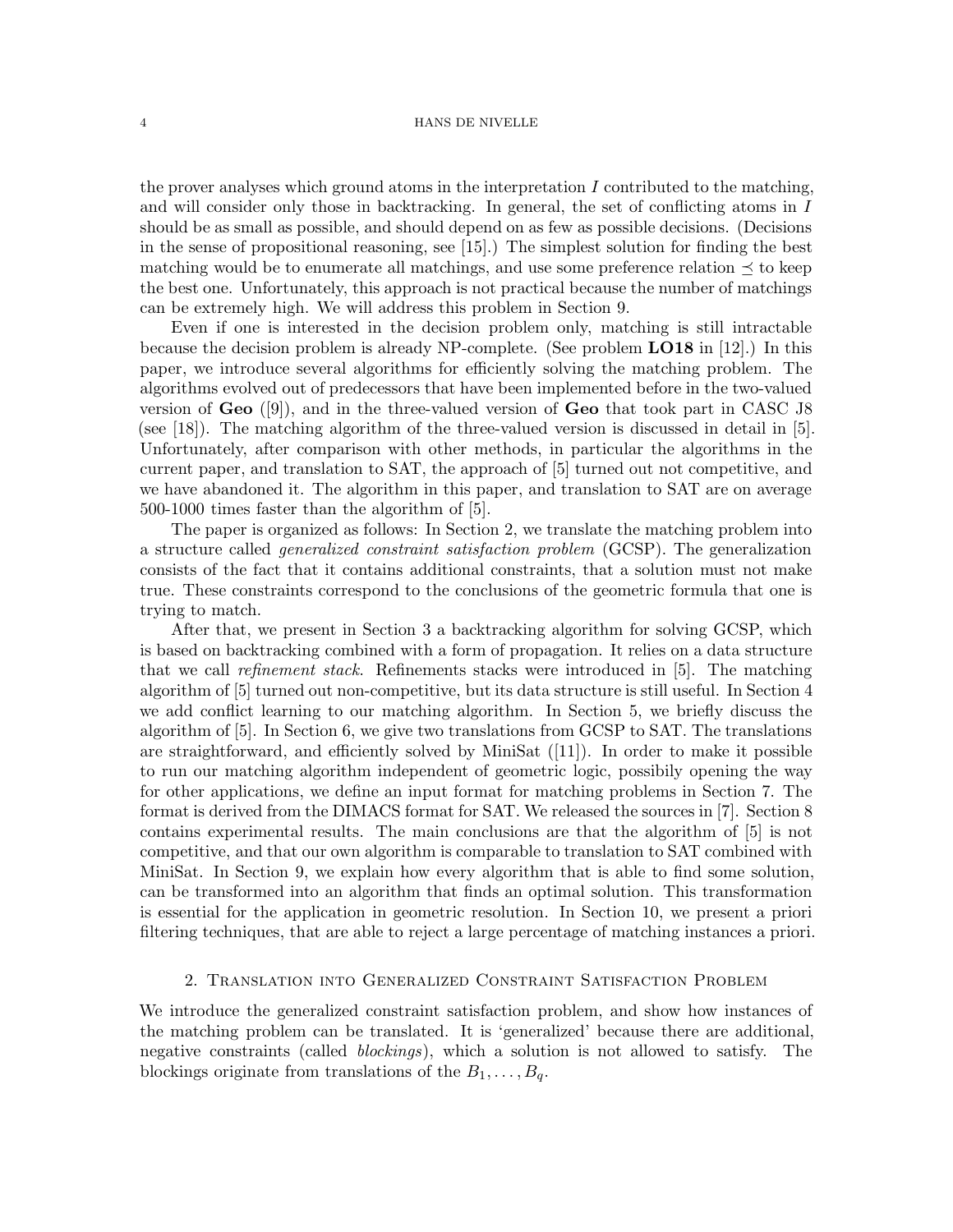**Definition 2.1.** A substlet s is a (small) substitution. We usually write s in the form  $\overline{v}/\overline{x}$ , where  $\overline{v}$  is a sequence of variables without repetitions, and  $\overline{x}$  is a sequence of constants of same length as  $\overline{v}$ .

We say that two substlets  $\overline{v}_1/\overline{x}_1$  and  $\overline{v}_2/\overline{x}_2$  are in conflict if there exist i, j s.t.  $v_{1,i} = v_{2,j}$ and  $x_{1,i} \neq x_{2,i}$ .

If  $\overline{v}_1/\overline{x}_1,\ldots,\overline{v}_n/\overline{x}_n$  is a sequence of substlets not containing a conflicting pair, then one can merge them into a substitution as follows:  $\bigcup {\overline{v_1}}/{\overline{x_1}}, \ldots, {\overline{v_n}}/{\overline{x_n}} \big] = \{v_{i,j} := x_{i,j} \mid 1 \leq j \leq n\}$  $i \leq n, \ 1 \leq j \leq ||\overline{v}_i||.$ 

If Θ is a substitution and  $s = \overline{v}/\overline{x}$  is a substlet, we say that Θ makes s true if every  $v_i := x_i$  is present in  $\Theta$ .

We say that  $\Theta$  and s are in conflict if there is a  $v_i/x_i$  with  $1 \leq i \leq ||v||$ , s.t.  $v_i\Theta$  is defined and distinct from  $x_i$ .

A clause c is a finite set of substlets with the same domain. We say that a substitution Θ makes c true (notation Θ  $\models$  c) if Θ makes a substlet  $(\overline{v}/\overline{x}) \in c$  true. We say that Θ makes c false (notation  $\Theta \models \neg c$ ) if every substlet  $(\overline{v}/\overline{x}) \in c$  is in conflict with  $\Theta$ . In the remaining case, we call c undecided by  $\Theta$ .

Definition 2.2. A generalized constraint satisfaction problem (GCSP) is a pair of form  $(\Sigma^+, \Sigma^-)$  in which  $\Sigma^+$  is a finite set of clauses, and  $\Sigma^-$  is a finite set of substlets.

A substitution  $\Theta$  is a *solution* of  $(\Sigma^+, \Sigma^-)$ , if every clause in  $\Sigma^+$  is true in  $\Theta$ , and there is no  $\sigma \in \Sigma^-$ , s.t.  $\Theta$  makes  $\sigma$  true.

**Definition 2.3.** Let  $(\Sigma^+, \Sigma^-)$  a GCSP. We call  $(\Sigma^+, \Sigma^-)$  range restricted if for every variable v that occurs in a substlet  $\sigma \in \Sigma^-$ , there exists a clause  $c \in \Sigma^+$  s.t. every substlet  $s \in c$  has v in its domain.

We now explain how a matching instance is translated into a generalized constraint satisfaction problem.

**Definition 2.4.** Assume that I and  $\phi = A_1, \ldots, A_p | B_1, \ldots, B_q$  together form an instance of the matching problem. The translation  $(\Sigma^+, \Sigma^-)$  of  $(I, \phi)$  into GCSP is obtained as follows:

• For every  $A_i$ , let  $\overline{v}_i$  denote the variables of  $A_i$ . Then  $\Sigma^+$  contains the clause

 $\{\overline{v}_i/\overline{v}_i\Theta \mid A_i\Theta \text{ is in conflict with } I\}.$ 

• For every  $B_i$ , let  $\overline{w}_i$  denote the variables of  $B_i$ . For every  $\Theta$  that makes  $B_i\Theta$  true in I,  $\Sigma^-$  contains the substlet  $\overline{w}_j/(\overline{w}_j\Theta)$ .

**Theorem 2.5.** A matching instance  $(I, \phi)$  has a matching iff its corresponding GCSP has a solution.

In theory, the set of blockings  $\Sigma^-$  can be removed, because a blocking  $\sigma$  can always be replaced by a clause as follows: Let  $\sigma$  be a blocking, let  $\overline{\nu}$  be its variables. Define  $\sigma_1 = \sigma$ , and let  $\sigma_2, \ldots, \sigma_n \in \Sigma^-$  be the blockings whose domain is also  $\overline{v}$ . One can replace  $\sigma_1, \ldots, \sigma_n$ by the clause  $\{\overline{v}/\overline{c} \mid \overline{v}/\overline{c} \text{ conflicts all } \sigma_i \ (1 \leq i \leq n)\}.$ 

We prefer to keep  $\Sigma^-$ , because in the worst case, the resulting clause has size  $m^{\Vert \overline{v} \Vert}$ , where m is the size of the domain. For example, if  $\sigma_1, \ldots, \sigma_n$  result from an equality  $X \approx Y$ , then  $\sigma_i$  has form  $(X, Y)/(x_i, x_i)$ . The resulting clause  $c = \{(X, Y)/(x_i, x_j) \mid i \neq j\}$  has size  $n(n-1) \approx n^2$ .

Clauses resulting from a matching problem have the following trivial, but essential property: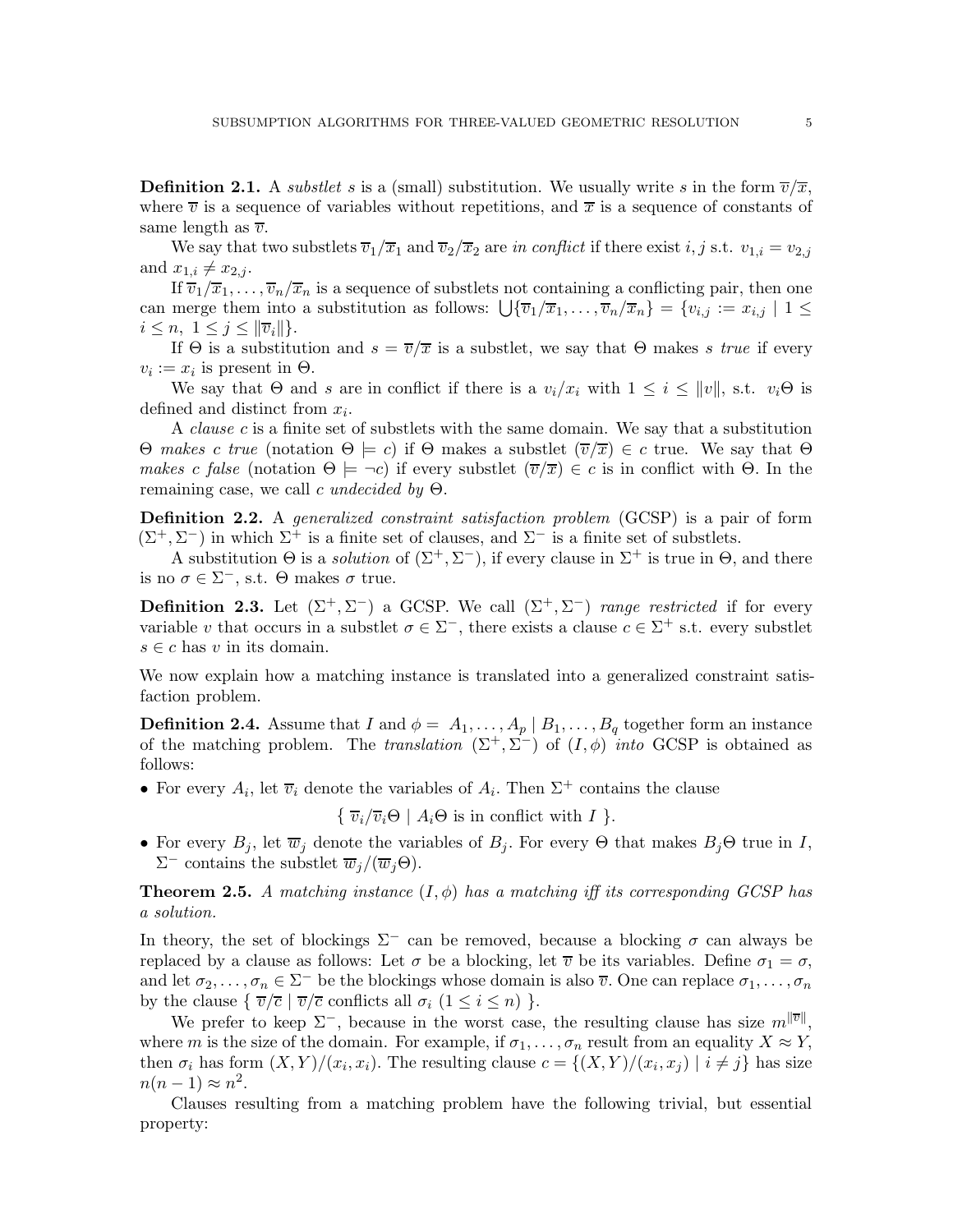**Lemma 2.6.** Let  $(\Sigma^+, \Sigma^-)$  be obtained by the translation in Definition 2.4. Let  $s_1, s_2 \in c \in \mathbb{R}$  $\Sigma^+$ . Then either  $s_1 = s_2$ , or  $s_1$  and  $s_2$  are in conflict with each other.

Lemma 2.6 holds because  $s_1$  and  $s_2$  have the same domain.

**Examples 2.7.** In example 1.6, the matching problem  $(I, \phi_1)$  can be translated into the GCSP below. The clauses are above the horizontal line, and the blockings are below it. Because substlets in the same clause always have the same variables, we write the variables of a clause only once.

$$
\frac{(X,Y) / (x_0, x_0) | (x_0, x_1) | (x_1, x_1) | (x_1, x_2)}{(Y,Z) / (x_0, x_0) | (x_0, x_1) | (x_1, x_1) | (x_1, x_2)}
$$
\n
$$
\frac{(X,Z) / (x_0, x_2)}{(X,Z) / (x_0, x_2)}
$$

Translating  $(I, \phi_2)$  results in:

$$
\frac{(X,Y) / (x_0, x_0) | (x_0, x_1) | (x_1, x_1) | (x_1, x_2)}{(Y,Z) / (x_0, x_1) | (x_1, x_2)}
$$
  
\n
$$
\frac{(X,Y) / (x_0, x_0)}{(X,Y) / (x_1, x_1)}
$$
  
\n
$$
(X,Y) / (x_2, x_2)
$$

Translation of  $(I, \phi_3)$  results in:

$$
\frac{(X,Y) / (x_0, x_1) | (x_1, x_2)}{(Y) / (x_2)}
$$

Before one runs any algorithms on a GCSP, it is useful to do some simplifications. If the GCSP contains a propositional clause (a clause whose domain contains no variables), this clause either has form ( ) / (no assignments), or ( ) / ( ) (one assignment). In the first case, the problem is trivially unsolvable. In the second case, the clause can be removed.

Similarly, if  $\Sigma^-$  contains a propositional blocking, then  $(\Sigma^+, \Sigma^-)$  is trivially unsolvable. Such blockings originate from a  $B_i$  that is purely propositional, or that has form  $\exists y P_{\lambda}(y)$ .

A third important preprocessing step is *removal of unit blockings*. Let  $\sigma \in \Sigma^-$  be a blocking whose domain is included in the domain of some clause  $c \in \Sigma^{+}$ . In that case, one can remove every substlet  $\overline{v}/\overline{c}$  from c, that has  $\bigcup \{\overline{v}/\overline{c}\} \models \sigma$ . If this results in c being empty, then  $(\Sigma^+, \Sigma^-)$  trivially has no solution. If no  $\overline{v}/\overline{c}$  in any clause  $c \in \Sigma^+$  implies  $\sigma$ , then  $\sigma$ can be removed from  $\Sigma^-$ , because of Lemma 2.6.

Applying removal of unit blockings to the translation of  $(I, \phi_2)$  above results in

$$
(X,Y) / (x_0,x_1) | (x_1,x_2)
$$
  

$$
(Y,Z) / (x_0,x_1) | (x_1,x_2)
$$

It is worth noting that removal of propositional blockings can be viewed as a special case of removal of unit blockings.

A GCSP can be solved by backtracking, similar to SAT solving. A backtracking algorithm for GCSP can be either variable or clause based. A variable based algorithm maintains a substitution Θ, which it tries to extend into a solution. It backtracks by picking a variable v and trying to assign it in all possible ways. It backtracks when  $\Theta$  makes a clause  $c \in \Sigma^+$ false, or a blocking  $\sigma \in \Sigma^-$  true.

A clause based algorithm maintains a consistent set S of substlets (whose union defines a substitution). It backtracks by picking an undecided clause  $c \in \Sigma^{+}$ , and consecutively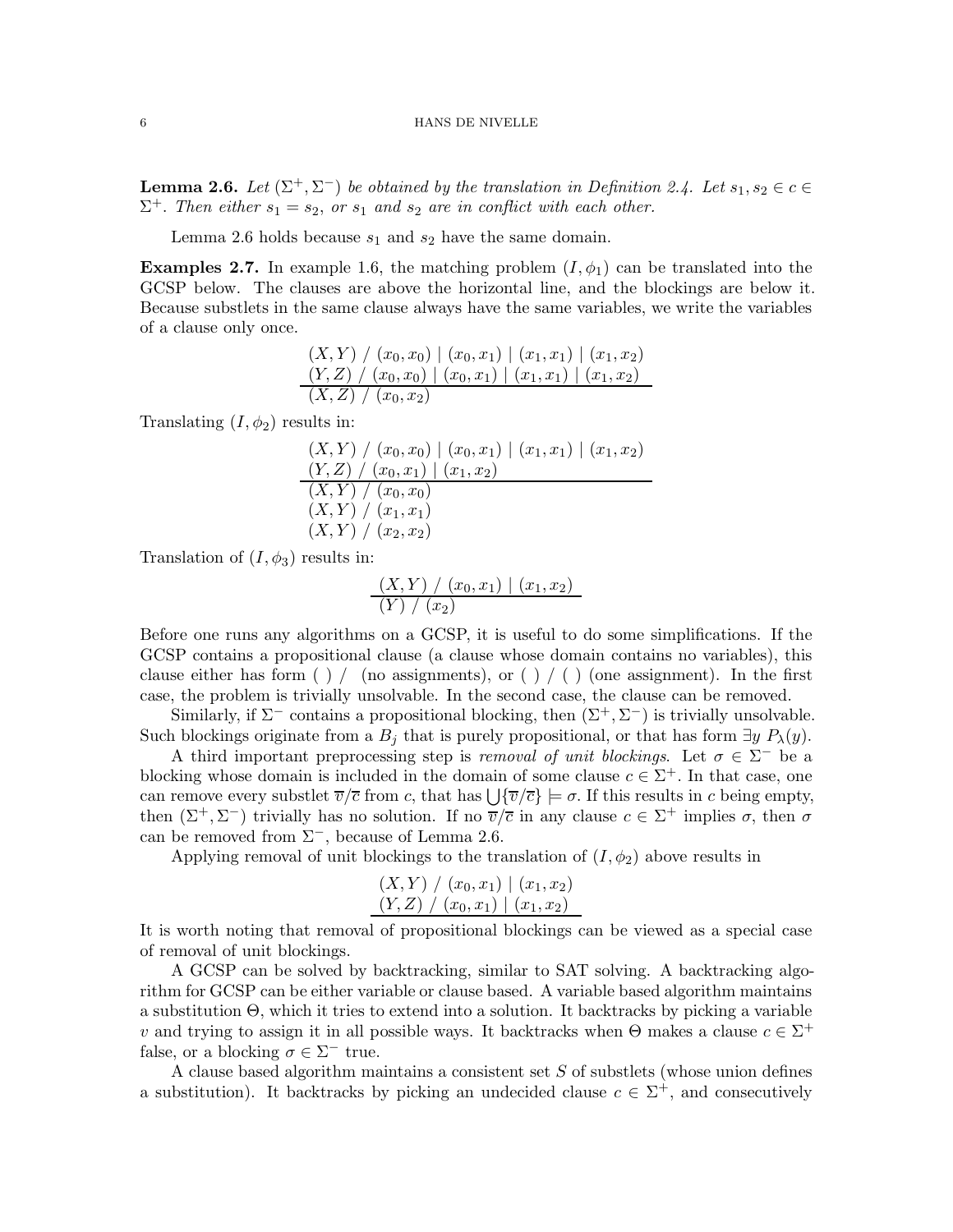inserting all substlets that are consistent with  $S$  into  $S$ . It backtracks when there is a clause c all of whose atoms are in conflict with S, or when  $\bigcup S$  makes a blocking true.

Our experiments suggest that there is no significant difference in performance, nor in programming effort, between the two variants. We will stick with clause based algorithms, because it seems that they can be more easily combined with local consistency checking.

# 3. Matching Using Refinement Stacks

We first present the algorithm without learning, and add learning in the next section. The algorithm that we present here is a simplification of the algorithm in [5], which unfortunately could not be made competitive. The previous algorithm was based on a combination of local consistency checking and lemma learning from conflicts. Local consistency checking will be discussed in detail in Section 10, because there is still a probability that it can be used as priori check.

Local consistency checking means that one generates all subsets of clauses up to some size  $S + 1$  and checks which substlets can occur in solutions. Substlets that do not occur in any solution of some subset, certainly do not occur in a solution of the complete GCSP. In most instances, filtering with a small  $S$ , e.g. 1 or 2 results in an empty clause. The algorithm of [5] was based on a combination of local consistency checking and decision. It is discussed in more detail in Section 5.

The algorithm that we discuss in this section evolved from [5]. The main differences are: Clauses are not checked against each other anymore. Instead, clauses are checked only against the substitution in combination with blockings. Secondly, learnt lemmas are flat, i.e. finite disjunctions of single assignments to variables. In [5], lemmas were finite disjunctions of substlets. It turns out that this simplification improves performance by a factor between 100 and 1000.

In order to implement matching algorithms and local consistency checking, one needs to be able to remove substlets from clauses, and reintroduce them during backtracking. We call the process of removing substlets from a clause *refinement*. Whenever a clause has been refined, it may trigger other refinements. In the earlier algorithm, refinement of a clause could directly trigger more refinements of other clauses. In the current algorithm, refinement of a clause can only trigger possible extension of the substitution, but extension of the substitution may may still trigger other clause refinements. As a consequence, one needs to maintain a queue of recent refinements and use this queue to check which more clauses can be refined. We introduce a data structure, called *refinement stack* which supports refinement of clauses, restoring during backtracking, and keeping track of unchecked refinements.

**Definition 3.1.** A refinement has form  $c \Rightarrow d$ , where both c and d are clauses, and d is a subclause of c.

A refinement stack C is a finite sequence of refinements  $c_i \Rightarrow d_i$ . If there exists a j with  $i < j$  and  $c_i = c_j$ , then  $d_j$  must be a strict subclause of  $d_i$ .

For a clause c, if  $c_i \Rightarrow d_i$  is the last refinement with  $c = c_i$  occurring in  $\overline{C}$ , we call  $d_i$  the current refinement of c.

We define a predicate  $\alpha_i(C)$  that is true if  $c_i \Rightarrow d_i$  is the current refinement of  $c_i$  in C. This means that there is no  $j > i$  with  $c_j = c_i$ .

A refinement stack supports gradual refinement of clauses. If  $\alpha_i(\overline{C})$  is true, then clause  $d_i$  can be refined into d' by appending  $c_i \Rightarrow d'$  to  $\overline{C}$ .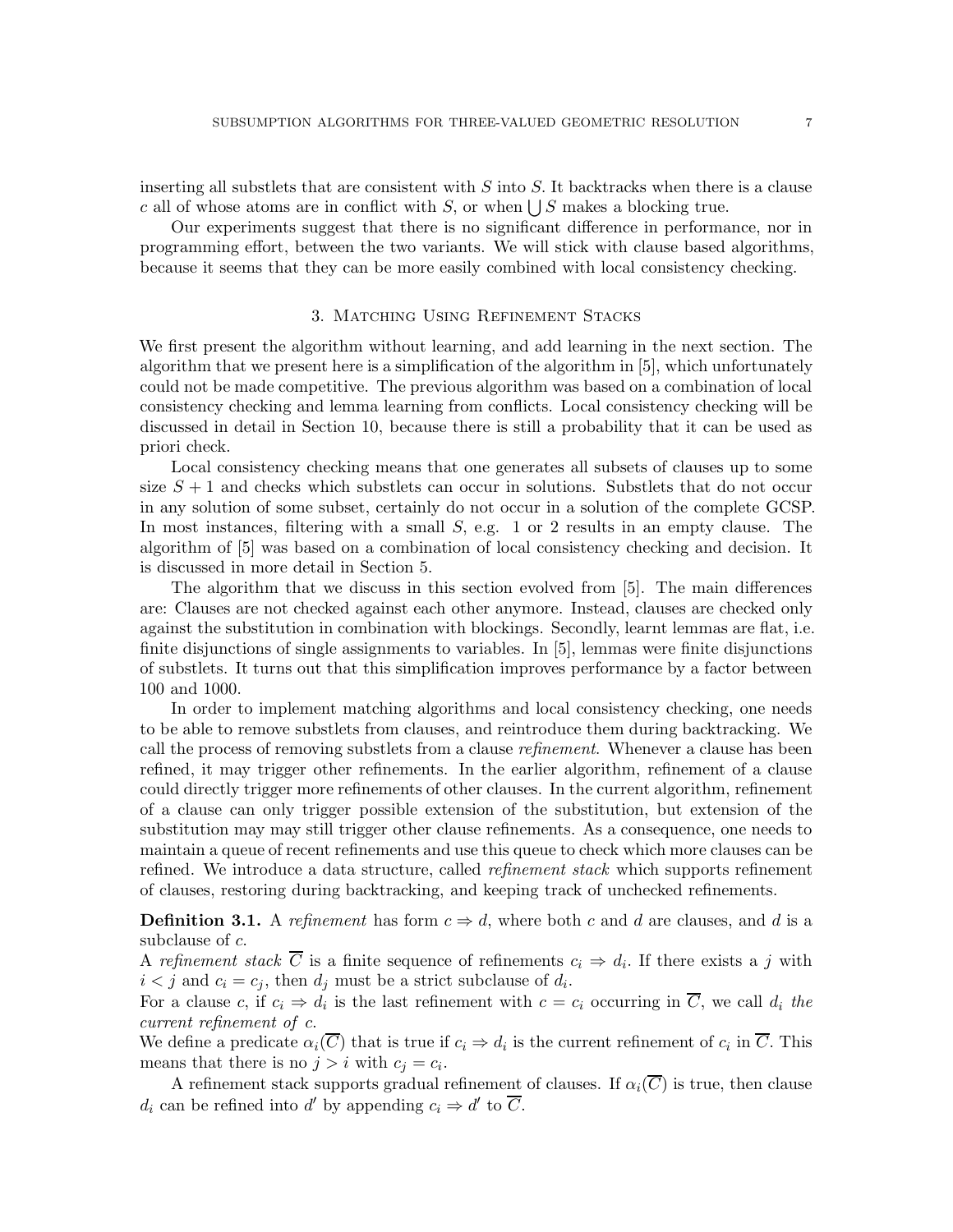In the new refinement stack  $\overline{C}' = \overline{C} + (c_i \Rightarrow d')$ , we have  $c_i = c_{n+1}$ ,  $\alpha_i(\overline{C}')$  is false, and  $\alpha_{n+1}(\overline{C}')$  is true.

The size  $\|\overline{C}\|$  of a refinement stack  $\overline{C}$  is defined as the total number of refinements that occur in it, independent of the values of  $\alpha_i(\overline{C})$ .

The refinement stack is initialized with the refinements  $c \Rightarrow c$ , for each initial clause c. Refinement stacks can be efficiently implemented without need to copy clauses by maintaining a stack of intervals of active substlets in the initial clauses. A substlet can be disabled by swapping it with the last active substlet in the interval, and decreasing the size of the interval by one. When the substlet is made active again, it is sufficient to restore the interval, because the order of active substlets in a clause does not matter. Refinement stacks support change driven inspection as well as backtracking.

Change driven inspection of clauses can be implemented by starting at position  $k = 1$ . As long as  $k \leq ||\overline{C}||$ , one first checks  $\alpha_k(\overline{C})$ . If it is false, then  $d_k$  is not the current version of  $c_k$ , and one can increase k. If  $\alpha_k(\overline{C})$  is current, one can check if  $d_k$  triggers refinement of other clauses. If yes, the results are inserted at the end, so that they will be inspected at later time. When one reaches  $k > ||\overline{C}||$ , one has reached a stable state.

When some change involving a variable  $v$  takes place, one needs to check which clauses may be affected by the change, so that they can be refined. These are obviously the clauses that contain  $v$ , but also the clauses that contain a variable occuring in a blocking that contains  $v$ , since the algorithm takes blockings into account, when refining. This gives rise to the following definition:

**Definition 3.2.** Let v, w be two variables. We call v and w connected if v and w occur together in a blocking  $\sigma \in \Sigma^-$ .

We define the search algorithm. We assume that propositional clauses and unit blockings have been removed from  $(\Sigma^+, \Sigma^-)$ . We assume that the substitution  $\Theta$  is an ordered sequence (stack) of assignments  $(v_1/x_1, \ldots, v_s/x_s)$ .

**Algorithm 3.3.** We want to find a solution for  $(\Sigma^+, \Sigma^-)$ . Initially, set  $\Theta := \emptyset$  and  $\overline{C} := \emptyset$ . After that, for each  $k$   $(1 \leq k \leq ||\Sigma^+||)$ , do the following:

**PREPROC:** Let  $c_k$  be the k-th clause in  $\Sigma^+$ . Append  $(c_k \Rightarrow c_k)$  to  $\overline{C}$ . For every variable v occurring in  $c_k$ , for which all substlets in  $c_k$  agree on the value of v, let x be the agreed value.

- If  $v\Theta$  is defined, and  $v\Theta \neq x$ , then return  $\bot$ .
- If  $v\Theta$  is undefined and there is a blocking  $\sigma$  containing v, s.t.  $\Theta \cup \{v/x\} \models \sigma$ , then return  $\perp$ . Otherwise, append  $v/x$  to  $\Theta$ .

After that, we call the main search algorithm **findmatch**( $\overline{C}$ ,  $\Theta$ ,  $s$ ,  $\Sigma^-$ ) with  $s = 1$ . It either returns  $\perp$ , or it extends  $\Theta$  into a solution of  $(\overline{C}, \Sigma^-)$ . **findmatch** $(\overline{C}, \Theta, s, \Sigma^-)$  is defined as follows:

**FORW:** As long as  $s \le ||\Theta||$ , let  $v/x$  be the s-th assignment of  $\Theta$ .

(1) For every  $(c_i \Rightarrow d_i) \in \overline{C}$  which has  $\alpha_i(\overline{C})$  true, and which either contains v itself, or a variable  $w$  that is connected to  $v$ , let

 $d' = \{ s \in d_i \mid s \text{ is not in conflict with } \Theta \}.$ 

If  $d' = \emptyset$ , then return  $\perp$ . Otherwise, let

 $d'' = \{ s \in d' \mid \text{there is no } \sigma \in \Sigma^-, \text{s.t. } \Theta \cup \{ s \} \models \sigma \}.$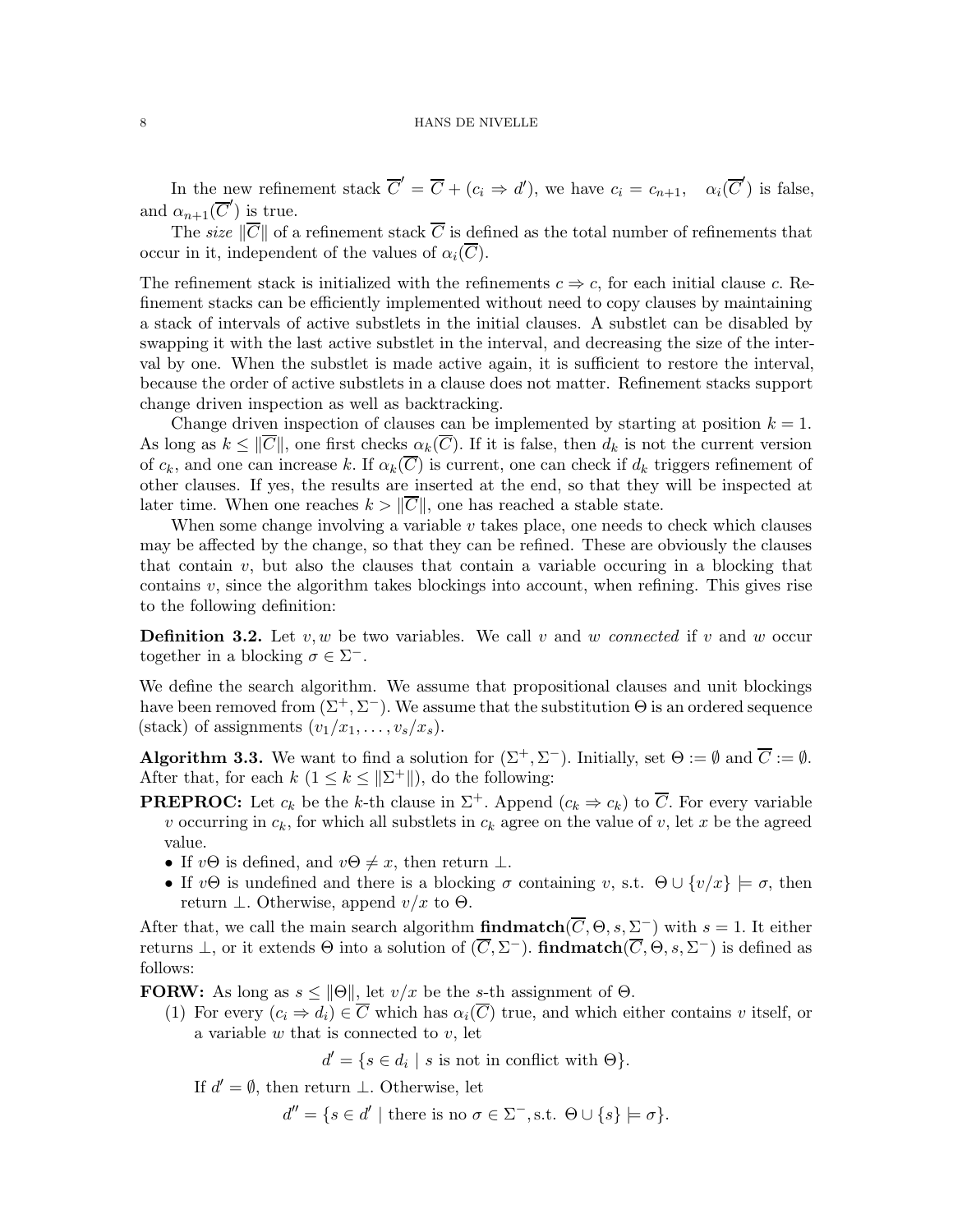If  $d'' = \emptyset$ , then return  $\perp$ . Otherwise, if  $d'' \subset d_i$ , then

- (a) append  $(c_i \Rightarrow d'')$  to  $\overline{C}$ .
- (b) For every variable  $v'$  occurring in  $d''$ , that is unassigned in  $\Theta$ , for which all substlets in  $d''$  agree on the assigned value, let  $x'$  be the agreed value. Append  $v'/x'$  to  $\Theta$ .
- (2) Set  $s = s + 1$ .

**PICK:** Find an i with  $\alpha_i(\overline{C})$  true and  $||d_i|| > 1$ . If no such i exists, then  $\Theta$  is a solution. Otherwise, for every substlet  $\overline{v}_j/\overline{x}_j$  in  $d_i$ , do the following:

- (1) Append  $c_i \Rightarrow (\overline{v}_j/\overline{x}_j)$  to  $\overline{C}$ , and extend  $\Theta$  with the unassigned variables in  $\overline{v}_j/\overline{x}_j$ .
- (2) Recursively call findmatch(  $\overline{C}$ ,  $\Theta$ , s,  $\Sigma^-$ ). If  $\Theta$  was extended into a solution, then return Θ.
- (3) Otherwise, restore  $\Theta$  and  $\overline{C}$  to the sizes that they had before (1).
- At this point, each of the recursive calls has returned ⊥. Return ⊥.

At **FORW**, the algorithm attempts deterministic reasoning. For every new assignment in Θ, it is checked if it conflicts with some substlets in some clause. Two types of conflicts are considered, either the substlet contains an assignment that directly conflicts with  $\Theta$ , or it contains an assignment that, together with  $\Theta$  implies a blocking. As long as conflicts are found, the corresponding clauses are refined. Refinement of a clause may result in  $\Theta$  being extended (FORW b), if the remaining substlets agree on an assignment. Extension of  $\Theta$ may result in further refinements of clauses.

If **FORW** failed to solve the problem, then at  $\text{PICK}$  a non-unit clause is picked, and nondeterministically refined into a unit clause. This step requires backtracking. It is important (for performance) to pick a clause of minimal length.

Main purpose of **PREPROC** is to initialize the refinement stack  $\overline{C}$  with  $\Sigma^+$ . After that, Θ is initialized by looking for assignments that are common to all substlets in some clause. If this results in a conflict (either directly, or with a blocking), the problem is rejected.

Algorithm 3.3 is similar to DPLL in that it tries to postpone backtracking as long as possible by giving preference to deterministic extension. At FORW, blockings are taken into account. It is possible to implement **FORW** without considering blockings. In that case, it has to be checked, whenever the substitution is extended (at PICK 2 and at FORW 1b) that the extended substitution does not imply a blocking. The given version performs better in experiments.

In order to show that Algorithm 3.3 is correct, i.e. does not report false solutions, we have to show that all necessary checks are made.

**Lemma 3.4.** (1) At points **FORW** and **PICK** of Algorithm 3.3, there is no  $\sigma \in \Sigma^-$ , s.t.  $\Theta \models \sigma$ .

(2) At point PICK, no refined clause  $d_i$  contains a substlet that is in conflict with  $\Theta$ .

Initially, the preprocessor ensures that there is no  $\sigma \in \Sigma^-$ , s.t.  $\Theta \models \sigma$ . When  $\sigma$  is extended in **FORW 1b**, it has been checked before that  $\Theta \cup \{s\}$  does not imply a blocking, for each of the substlets in  $d''$ .

At point PICK, findmatch passed through FORW which refined away all substlets that conflict with Θ.

In the next section, we will extend Algorithm 3.3 with learning. This will prove completeness, because whenever Algorithm 3.3 does not find a solution, it will construct a lemma that proves that no lemma exists.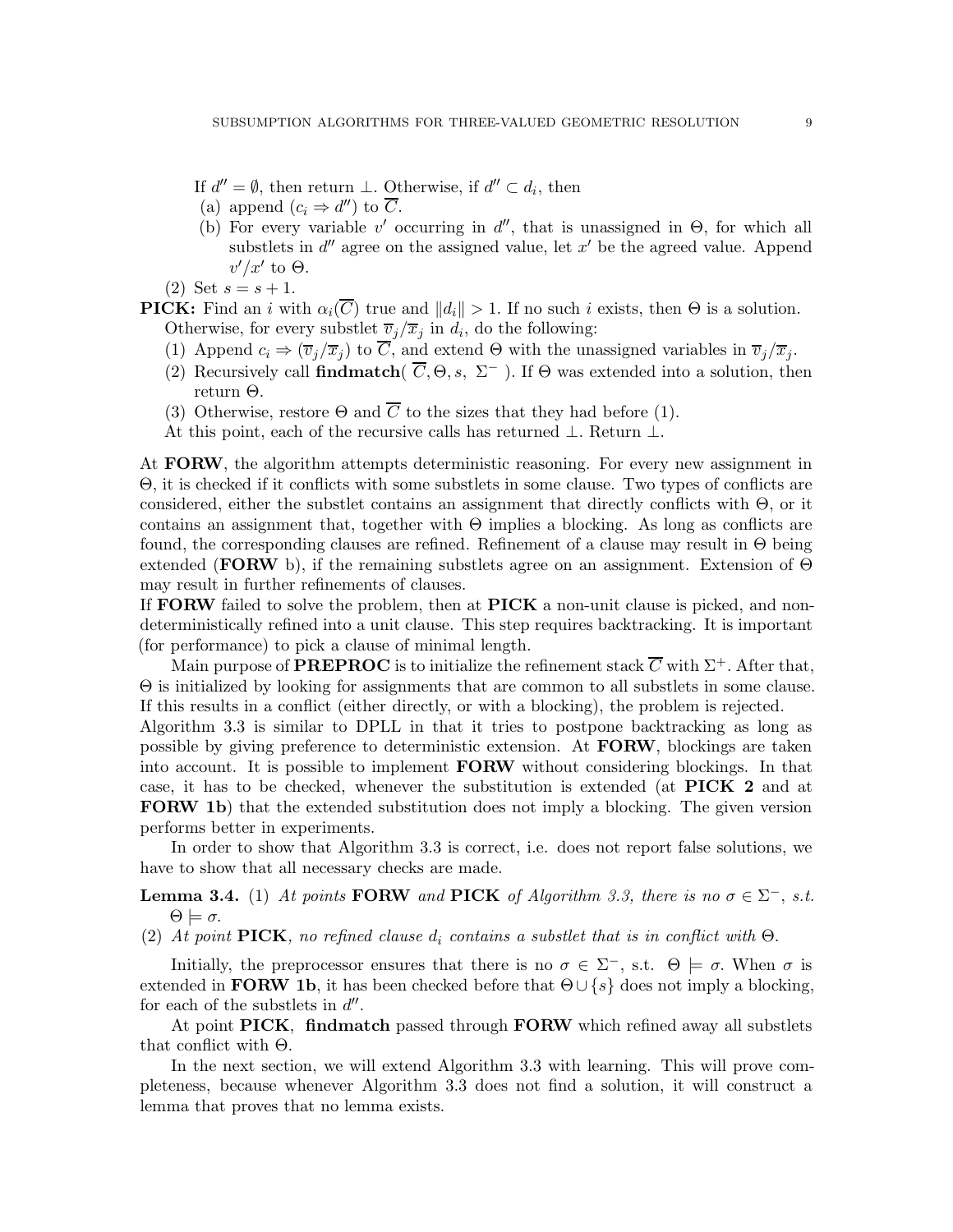### 4. Conflict Learning

It is known from propositional SAT solving that conflict learning dramatically improves the performance of SAT solvers ([15]). The matching algorithm in the two-valued version of Geo ([9]) was already equipped with a primitive form of conflict learning. Before releasing Geo, we had experimented with naive matching, the algorithm in [13], and many ad hoc methods. Matching with conflict learning is the only approach that results in acceptable performance. Despite this, matching was still a critical operation in the last two-valued version of Geo. In the two-valued version of Geo, lemmas had form  $v_1/x_1, \ldots, v_n/x_n \to \perp$ , i.e. they had form  $(\overline{v}/\overline{x}) \to \bot$  for a single substlet.

In [5] we proposed to replace the lemmas of Geo 2007 by arbitrary sets of substlets. It is quite easy to see, that in general such a lemma can be in conflict with more substitutions than a lemma of the previous form. For example, if we assume that the domain is  $\{X, Y, Z\}$ and the range  $\{0, 1, 2\}$ , then  $(X, Y, Z)/(0, 1, 2) \rightarrow \perp$  rejects a single substitution, while  $(X, Y, Z)/(0, 1, 2), (X, Y, Z)/(2, 1, 0)$  rejects 25 substitutions. Since in case of a conflict, one can always obtain a lemma of the second form, it seemed that lemmas of the second form should be preferred over lemmas of the first form.

The latest version of **Geo** see ([18]) used the algorithm of [5] with lemmas of the unrestricted form above. Although this matching algorithm performs better than matching in Geo 2007, recent experiments have shown that it performs significantly worse than some other approaches, in particular translation to SAT and Algorithm 3.3 in combination with flat lemmas. Flat lemmas are lemmas of form  $v_1 \in V_1 \vee \cdots \vee v_n \in V_n$ . Surprisingly, Algorithm 3.3 with unrestricted lemmas performs several orders worse than Algorithm 3.3 with flat lemmas. This is surprising, because every general lemma can be flattened into a lemma of the second form by picking a single assignment from each substlet. The resulting lemma is obviously less general than its original, non-flattened version. This loss of generality also applies to the reasoning rules that we use on lemmas. If two substlets in two general lemmas are in conflict, then their flattenings are not necessarily in conflict. Conversely, whenever two flattened substlets are in conflict, their original counterparts are. This means that by using flattened lemmas, one looses conflicts with substitutions, and also resolution derivations involving lemma resolution. Despite this clever reasoning, the first columns of Figure 1 of Section 8 show that Algorithm 3.3 with flat lemmas performs approximately 200-400 times worse than Algorithm 3.3 with unrestricted lemmas. One could assume that this is caused by the fact that handling of unrestricted lemmas is more costly, and that their theoretical advantage is compensated by the increased cost of their maintenance. This assumption is rejected by Figure 1, because Algorithm 3.3 with flattened lemmas is not only faster, but it also uses less lemmas, typically by a factor 2-3. The only point where Algorithm 3.3 with and without flattening can diverge, is when a conflict lemma rejects a substitution Θ, and there exists more than one conflict lemma. Since both versions will prefer the shortest lemma, it must be due to the fact that flattening changes the relative sizes of the lemmas.

The outcomes of the experiments make it probable that the best approach to matching will be either Algorithm 3.3 with flat lemmas, or translation to SAT in combination with a SAT-solver, which we will describe in Section 6.

From the practical point of view, the fact that the refining algorithm in [5] turned out not competitive, is not a serious loss. Despite being elegant on paper, it was hard to implement. Implementation of Algorithm 3.3 was much easier, and in the long term, it is better that the easier algorithm has the better performance. Moreover, it is clear from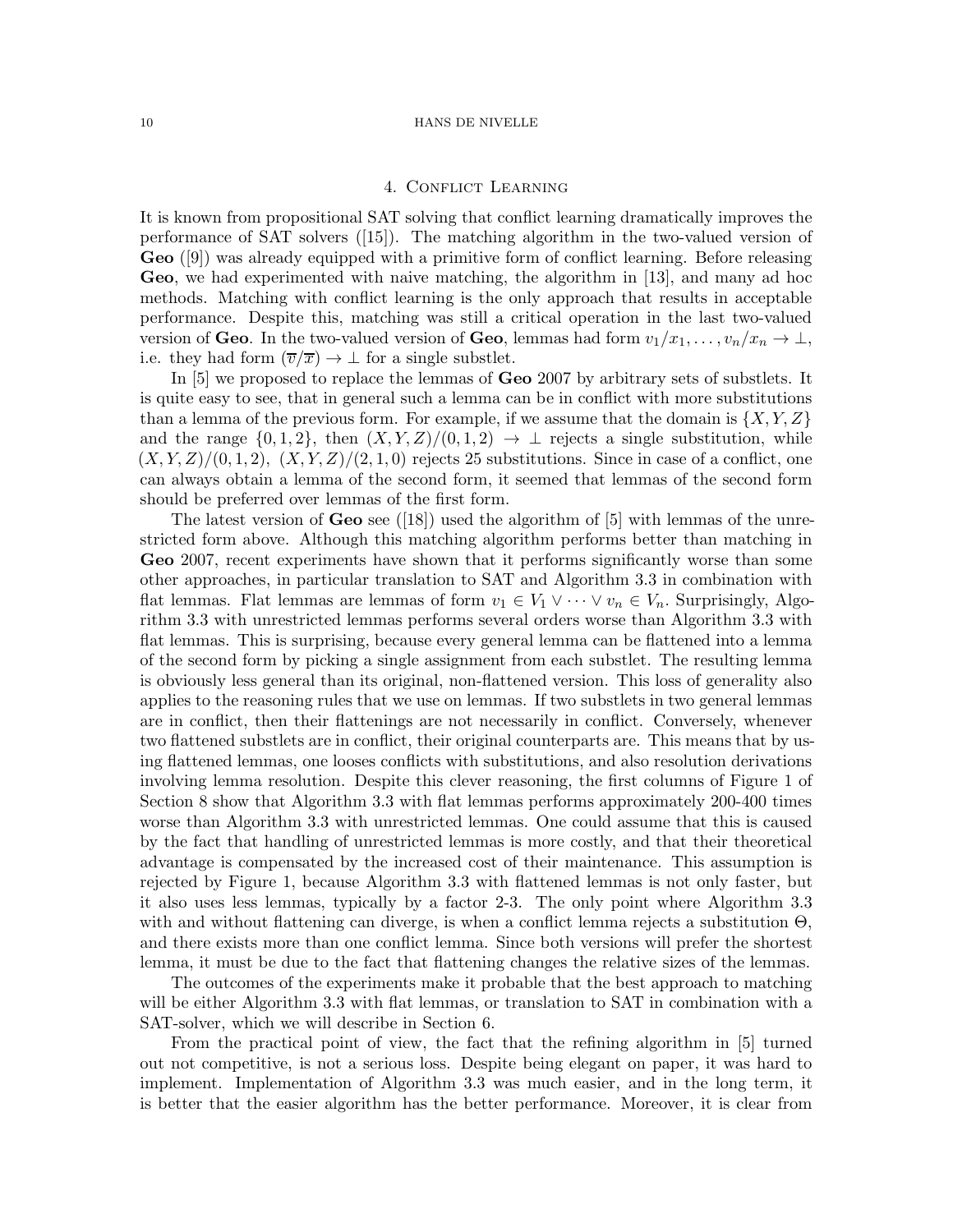Figure 1 that matching in future versions of Geo can be approximately 1000 times faster than it was at  $\bf{Geo}$  2016c ([18]).

We will now introduce the flat lemmas, and prove that Algorithm 3.3 can always generate a flat conflict lemma.

**Definition 4.1.** A lemma is an object of form  $\{v_1/V_1, \ldots, v_n/V_n\}$  with  $n \geq 0$ . The  $v_i$  are variables, and the  $V_i$  are finite sets of constants.

It is convenient to treat lemmas as total functions from variables to sets of constants. For a variable v and  $\lambda = \{v_1/V_1, \ldots, v_n/V_n\}, \lambda(v)$  is defined as  $\bigcup \{V_i \mid v_i = v\}.$ 

Let  $\Theta$  be a substitution. We say that  $\Theta$  makes  $\lambda$  true if there exists a variable v in the domain of  $\Theta$ , for which  $v\Theta \in \lambda(v)$ .

We say that  $\Theta$  makes  $\lambda$  false if all variables v for which  $\lambda(v)$  is nonempty, are in the domain of  $\Theta$ , and  $v\Theta \notin \lambda(v)$ . In that case, we write  $\Theta \models \neg \lambda$ .

**Definition 4.2.** Let  $(\Sigma^+, \Sigma^-)$  be a GCSP. Let  $\lambda$  be a lemma. We say that  $\lambda$  is valid in  $(\Sigma^+, \Sigma^-)$  if every solution  $\Theta$  of  $(\Sigma^+, \Sigma^-)$  makes  $\lambda$  true.

For a given substitution  $\Theta$ , we call  $\lambda$  a *conflict lemma* if  $\lambda$  is valid and  $\Theta$  makes  $\lambda$  false.

If  $\Theta$  is a substitution, and there exists a valid lemma that is false in  $\Theta$ , then it is not possible to extend  $\Theta$  into a solution of  $(\Sigma^+, \Sigma^-)$ .

In order to derive the conflict lemma, the following rules will be used:

**Definition 4.3.** Given a GCSP  $(\Sigma^+, \Sigma^-)$ , we define the following derivation rules:

**RESOLUTION:** Let  $\lambda_1, \ldots, \lambda_m$  be a sequence of lemmas. Let v be a variable. Let V be the set of variables v, for which one of the  $\lambda_i$  has  $\lambda(v) \neq \emptyset$ . We define the v-resolvent of  $\lambda_1, \ldots, \lambda_m$  as

$$
\{v/\bigcap_{1\leq j\leq m}\lambda_j(v)\}\cup\{v'/\bigcup_{1\leq j\leq m}\lambda_j(v')\mid v'\in V\wedge v'\neq v\}.
$$

- **PROJECTION:** Let  $c \in \Sigma^+$  be a clause, let  $\lambda$  be a lemma. We call  $\lambda$  a projection of c, if every substlet  $(\overline{v}/\overline{x}) \in c$  contains an assignment  $v/x$ , s.t.  $x \in \lambda(v)$ .
- σ-RESOLUTION: Let  $\sigma \in \Sigma^-$  be a blocking. Write  $\sigma = \{v_1/x_1, \ldots, v_n/x_n\}$   $(n > 0)$ . Let  $c_1, \ldots, c_n \in \Sigma^+$  be clauses, chosen in such a way that every variable  $v_i$  occurs in  $c_i$ . For every c<sup>i</sup> , let

 $V_i = \{ x \mid c_i \text{ contains a subsetlet } \overline{w}/\overline{y} \text{ which contains } v_i/x \text{ and } x \neq x_i \}.$ 

Then the lemma

$$
\{v_1/V_1,\ldots,v_n/V_n\}
$$

is called a  $\sigma$ -resolvent of  $c_1, \ldots, c_n$ .

The lemmas  $\{ x/\{1,2,3\}, y/\{2,3\} \}$  and  $\{ x/\{3,4\}, y/\{3,4\}, z/\{2\} \}$  can resolve into  $\{ x/\{3\}, y/\{2,3,4\}, z/\{2\} \}.$ 

Given clauses  $c_1 = \{ (x, y)/(1, 2), (x, y)/(1, 1), (x, y)/(3, 3) \}$  and  $c_2 = \{ (y, z)/(1, 2), (y, z)/(2, 1) \}$ , and a blocking  $(x, z)/(1, 2)$ , one can obtain the  $\sigma$ -resolvent  $\{ x/\{3\}, z/\{1\} \}.$ 

The lemma  $\lambda'_1 = \{x/\{1,3\}\}\$ is a projection of  $c_1$ .  $\lambda''_1 = \{x/\{3\}, y/\{1,2\}\}\$ is also a projection of  $c_1$ .

It is easy to see that the reasoning rules are valid, which implies that every lemma that has been obtained by repeated application from the original clauses in  $\Sigma^+$  and blockings in  $\Sigma^-$ , is valid.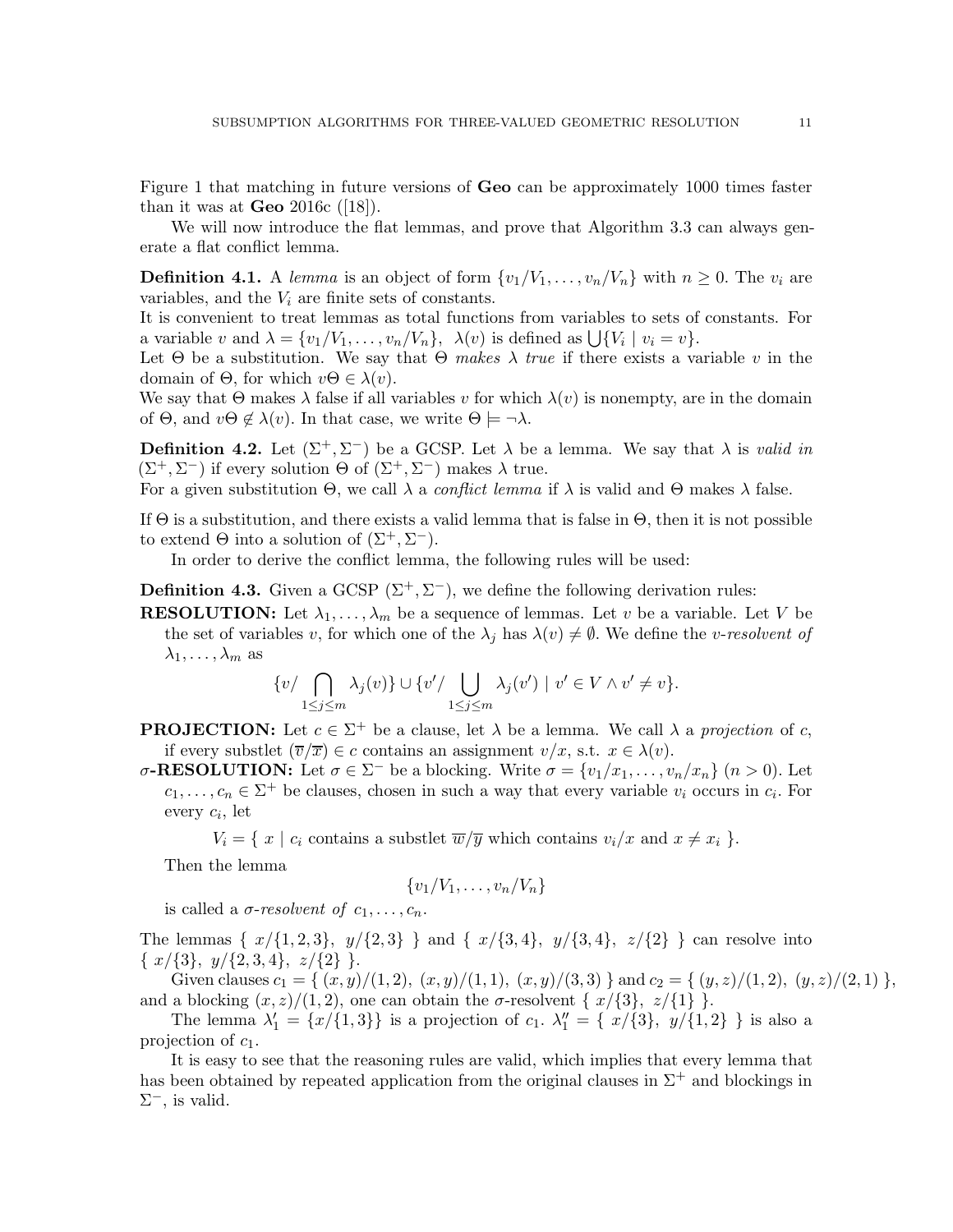**Lemma 4.4.** Let  $(\Sigma^+, \Sigma^-)$  be a GCSP. Let  $\Theta$  be an interpretation. Let  $\sigma \in \Sigma^-$  be a blocking for which  $\Theta \models \sigma$ . Let  $\lambda$  be a  $\sigma$ -resolvent of  $\sigma$ . Then  $\Theta$  makes  $\lambda$  false.

*Proof.* Write  $\sigma = \{v_1/x_1, \ldots, v_n/x_n\}$ . Let  $c_1, \ldots, c_n \in \Sigma^+$  be the clauses that were used in the construction of  $\lambda$ . Because  $\Theta \models \sigma$ , we know that for every  $i$   $(1 \leq i \leq n)$ , we have  $v_i\Theta=x_i.$ 

From the construction of the  $V_i$ , it follows that  $x_i \notin V_i$ . Because the variables  $v_i$  are pairwise distinct, we have  $V_i = \lambda(x_i)$ . It follows that  $x_i \notin \lambda(v_i)$ .

For all other variables v that do not occur in  $\sigma$ , we have  $\lambda(v) = \emptyset$ . We can conclude that if  $\lambda(v)$  is non-empty, then v equals one of the  $v_i$ , and we have  $v_i \Theta \notin \lambda(v_i)$ .  $\Box$ 

The following lemma states that substlets that are switched off, were switched off because they conflict Θ, possibly with help of a blocking.

**Lemma 4.5.** At every moment during Algorithm 3.3, for every refinement  $(c_i \Rightarrow d_i) \in \overline{C}$ , the following holds: If  $s \in (d_i \backslash c_i)$ , then either s is in conflict with  $\Theta$ , or  $\Theta \cup \{s\} \models \sigma$ , for a  $\sigma \in \Sigma^-$ .

*Proof.* There are two points at which refinement can take place, **PICK 1** and **FORW 1a**. At PICK 1, clause  $c_i$  is refined into  $\overline{v}_j/\overline{x}_j$ , after which  $\Theta$  is extended with  $\overline{v}_j/\overline{x}_j$ . If some substlet s occurs in  $c_i \setminus {\{\overline{v}_j/\overline{x}_j\}}$ , then either  $s \in c_i \setminus d_i$ , or  $s \in d_i \setminus {\{\overline{v}_j/\overline{x}_j\}}$ . In the first case, the desired property is inherited from the previous state, because it is an invariant. In the second case, because  $\Theta$  is extended by  $\overline{v}_j/\overline{x}_j$  at the same time, we can apply Lemma 2.6.

At **FORW** 1a, if  $s \in d'' \setminus c_i$ , then either  $s \in d_i \setminus c_i$ ,  $s \in d' \setminus d_i$ , or  $s \in d'' \setminus d'$ . In the first case, the desired property is inherited from the previous state. In the second case, it follows from the construction of  $d'$ , that s was in conflict with  $\Theta$ . In the third case, it follows from the construction of d'', that there is a  $\sigma \in \Sigma^-$ , for which  $\Theta \cup \{s\} \models \sigma$ . ப

The following property is the essential property, for proving that Algorithm 3.3 can always return a conflict lemma.

**Lemma 4.6.** Let  $(\Sigma^+, \Sigma^-)$  be a GCSP. Let  $c \in \Sigma^+$  be a clause. Let  $\Theta$  be a substitution. Let  $\Lambda$  be a set of lemmas. Assume that there is no  $\sigma \in \Sigma^-$ , s.t.  $\Theta \models \sigma$ , and no  $\lambda \in \Lambda$ , s.t.  $Θ$  makes  $\lambda$  false. Assume that for every substlet  $s \in c$ , either

(1) s is in conflict with  $\Theta$ ,

 $(2) \Theta \cup \{s\} \models \sigma, \text{ for a } \sigma \in \Sigma^-, \text{ or }$ 

(3)  $\Theta \cup \{s\}$  makes  $a \lambda \in \Lambda$  false.

Then it is possible to derive a conflict lemma for  $\Theta$  from  $\Sigma^+$  and  $\Lambda$ , by applying the rules in Definition 4.3.

*Proof.* We first remove (2) by means of  $\sigma$ -resolution. We will add the resulting  $\sigma$ -resolvents to Λ.

For every  $s \in c$ , for which  $(1)$ ,  $(3)$  do not apply,  $(2)$  must apply. Write  $\sigma = \{v_1/x_1, \ldots, v_n/x_n\}$ . Since  $(\Sigma^+, \Sigma^-)$  is range restricted, we can find clauses  $c_1, \ldots, c_n \in \Sigma^+$ , s.t. each  $v_i$  occurs in  $c_i$ . We now can construct the  $\sigma$ -resolvent. Write  $\lambda$  for the resulting lemma. It follows from Lemma 4.4 that λ is false in Θ. We can add λ to Λ. At this point, we have for every  $s \in c$ , either (1) or (3). The rest of the proof is Lemma 4.7.  $\Box$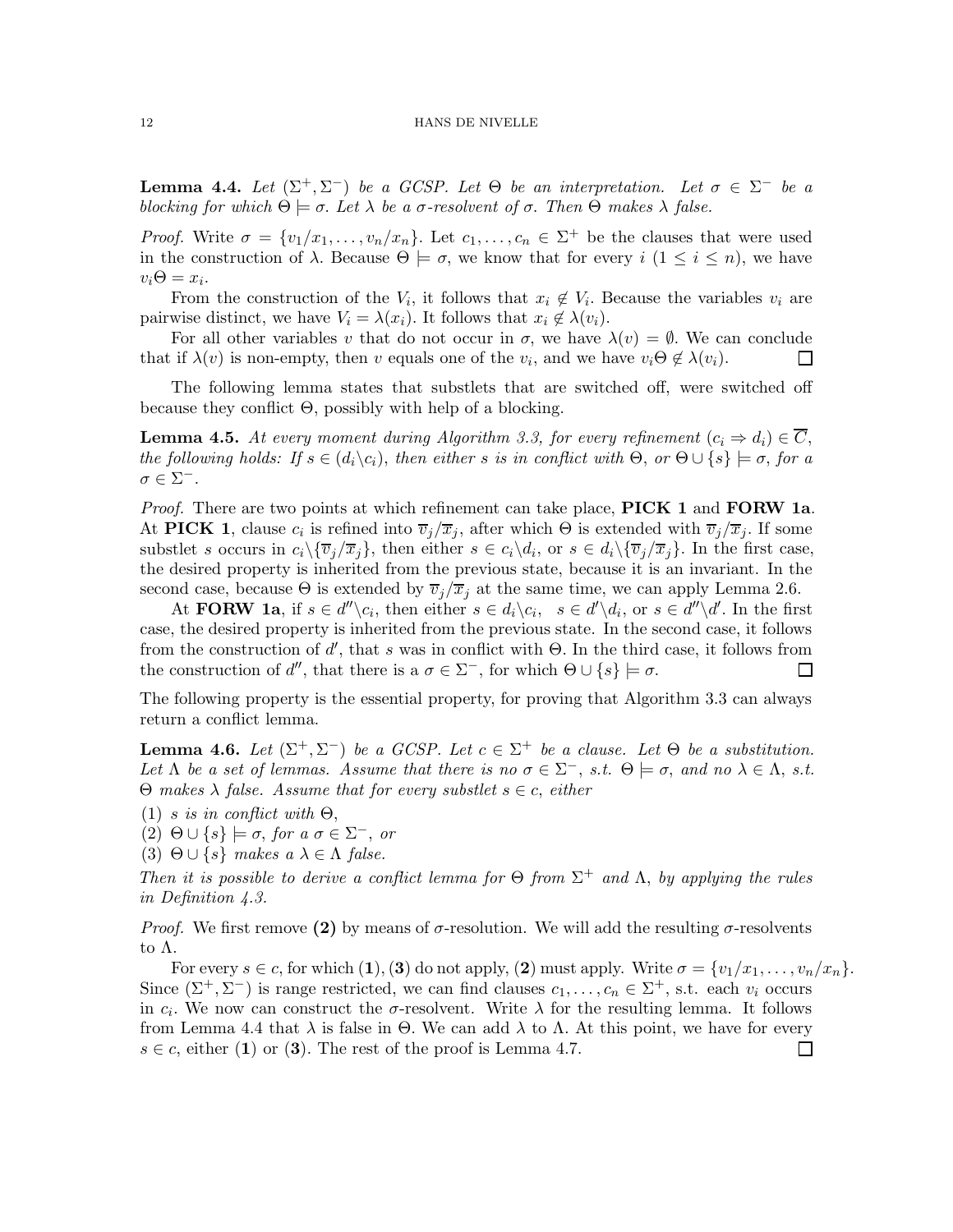**Lemma 4.7.** Let  $(\Sigma^+, \Sigma^-)$  be a GCSP. Let  $c \in \Sigma^+$  be a clause. Let  $\Theta$  be a substitution. Let  $\Lambda$  be a set of lemmas. Assume that there is no  $\lambda \in \Lambda$ , s.t.  $\Theta$  makes  $\lambda$  false. Assume that for every substlet  $s \in c$ , either

(1) s is in conflict with  $\Theta$ , or

(2)  $\Theta \cup \{s\}$  makes  $a \lambda \in \Lambda$  false.

Then it is possible, using the rules in Definition 4.3, to obtain a conflict lemma for  $\Theta$  from  $c \text{ and } \Lambda.$ 

Proof. We prove the lemma by induction on the number of unassigned variables in c. Let  $c_1$  be the part of c to which (1) applies, and let  $c_2 = c \backslash c_1$ .

Since each  $s \in c_1$  is in conflict with  $\Theta$ , one can obtain a projection  $\mu_1$  of  $c_1$  by picking from each  $s \in c_1$  an assignment  $v/x$  for which  $v\Theta$  is defined and  $v\Theta \neq x$ . By construction,  $\mu_1$  will be false in  $\Theta$ .

If there are no unassigned variables in c, then  $c_2$  must be empty. This means that  $\mu_1$ is a projection of c and false in  $\Theta$ , so we are done.

Otherwise, select a v in c that is unassigned by  $\Theta$ . Let V be set of values that are assigned to v by the substlets in  $c_2$ . Define  $\mu_2 = \{v/V\}$ . Clearly,  $\mu_2$  is a projection of  $c_2$ , and  $\mu = \mu_1 \cup \mu_2$  is a projection of c. For each value  $x \in V$ , define  $\Theta_x = \Theta \cup \{v/x\}$ . If there is no  $\lambda \in \Lambda$ , that is false in  $\Theta_x$ , then c,  $\Theta_x$ ,  $\Lambda$  still satisfy the conditions of Lemma 4.7. Moreover, since  $\Theta_x$  contains an assignment to v, the number of unassigned variables in c has decreased by one. This means that we can assume, by induction, that we can derive a lemma  $\lambda_x$  that is false in  $\Theta_x$ . If  $\lambda_x$  is also a conflict lemma of  $\Theta$ , we have completed the proof. Otherwise, we can assume that  $\lambda_x$  is added to  $\Lambda$ .

At this point,  $\Lambda$  contains a conflict lemma  $\lambda_x$  for every  $\Theta \cup \{v/x\}$  with  $x \in V$ . Let  $\lambda$  be the v-resolvent of the projection  $\mu$  constructed above, and the  $\lambda_x$ , i.e.

$$
\lambda = \{ v/(\mu(v) \cap \bigcap_{x \in V} \lambda_x(v)) \} \cup \{ v'/(\mu(v') \cup \bigcup_{x \in V} \lambda_x(v')) \mid v' \neq v \}.
$$

In order to show that  $\lambda$  is false in  $\Theta$ , we have to show that for every variable  $v'$ , for which  $\lambda(v') \neq \emptyset$ ,  $v' \Theta$  is defined, and  $v' \Theta \notin \lambda(v')$ .

- For v, we just show that  $\lambda(v) = \emptyset$ . We have  $\mu(v) = \mu_2(v)$ , because  $\mu_1(v) = \emptyset$ . It follows from the fact that v is undefined in  $\Theta$ , and  $\mu_1$  is false in  $\Theta$ . For each  $x \in \mu_2(v)$ , we know that  $\lambda_x$  is false in  $\Theta \cup \{v/x\}$ , which implies that  $x \notin \lambda_x(v)$ . This implies that x is not in the intersection of all  $\lambda_x(v)$ , which in turn implies  $\mu(v)$  and  $\bigcap_{x\in V}\lambda_x(v)$  have no elements in common.
- If  $v' \neq v$  and  $\lambda(v') \neq \emptyset$ , then either  $\lambda_x(v') \neq \emptyset$ , for an  $x \in V$ , or  $\mu(v') \neq \emptyset$ . In the first case, it follows from the fact that  $\lambda_x$  is false in  $\Theta \cup \{v/x\}$  and  $v' \neq v$ , that  $v' \Theta$  is defined. In the second case, we know that  $\mu_2(v')$  only assigns to v, so that  $\mu_1(v') \neq \emptyset$ . Since we know that  $\mu_1$  is false in  $\Theta$ , we know  $v' \Theta$  is defined.

At this point, we are certain that  $v' \Theta$  is defined, so that we can start showing that  $v'\Theta \notin \mu(v')\cup \bigcup_{x\in V}\lambda_x(v')$ . If  $v'\Theta \in \mu(v')$ , then, because  $\mu_2$  only assigns to v, we have  $v' \Theta \in \mu_1(v')$  This is impossible because  $\mu_1$  is false in  $\Theta$ .

We can also not have  $v' \Theta \in \lambda_x(v')$ , for any  $x \in V$ , because this would imply that  $v'(\Theta \cup \{v/x\}) \in \lambda_x(v')$ , which contradicts the fact that  $\lambda_x$  is false in  $\Theta \cup \{v/x\}$ .

 $\Box$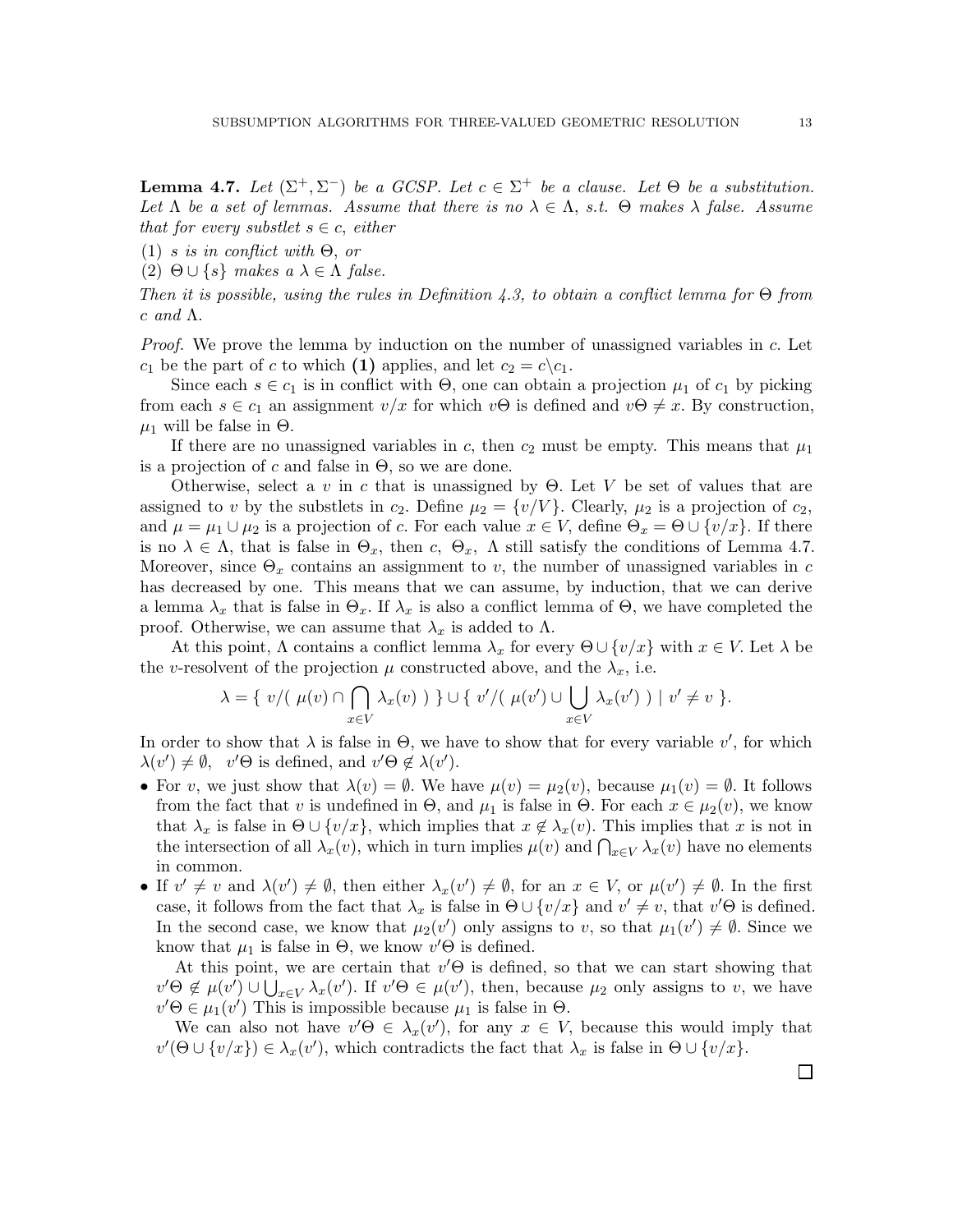At this point, it is straightforward to prove that Algorithm 3.3 can always derive a conflict lemma. There are two points in Algorithm 3.3 where the substitution is extended. We show for both points that it is possible to obtain a conflict lemma when the substitution is restored.

- **FORW 1b:** The substitution  $\Theta$  is extended by the common assignments in  $d''$ . Since the extension of  $\Theta$  had a conflict lemma, we know that for each  $s \in d''$ ,  $\Theta \cup \{s\}$  has a conflict lemma. It follows from Lemma 4.5 that for every substlet s in  $d''\setminus \{c_i\}$ , either s is in conflict with  $\Theta$ , or  $\Theta \cup \{s\}$  implies  $\sigma$ , for a blocking  $\sigma \in \Sigma^-$ . From Lemma 3.4, we know that there is no  $\sigma \in \Sigma^-,$  s.t.  $\Theta \models \sigma$ . It follows that we can apply Lemma 4.6 with  $\Lambda = {\lambda}$  to obtain a conflict lemma for  $\Theta$ .
- **PICK:** Let  $c_i \Rightarrow d_i$  be the refinement that was selected by PICK. Let  $\Lambda$  be the set of conflict lemmas that were returned by the recursive calls of findmatch. If there is a  $\lambda \in \Lambda$  that is false in  $\Theta$ , we can return  $\lambda$ . Otherwise, we know that no  $\lambda \in \Lambda$  is false in Θ. From Lemma 3.4, we know that there is no  $\sigma \in \Sigma^-,$  s.t.  $\Theta \models \sigma$ .

By Lemma 4.5, every substlet  $s \in (c_i\backslash d_i)$ , is either in conflict with  $\Theta$ , or there exists  $a \sigma \in \Sigma^-,$  s.t.  $\Theta \cup \{s\} \models \sigma$ . This implies that we can apply Lemma 4.6 to obtain a conflict lemma of Θ.

In an implementation of Algorithm 3.3, there is no need to follow the rules of Definition 4.3 carefully, because the conflict lemma can be constructed immediately from the premisses of Lemma 4.6.

In order to make Algorithm 3.3 reuse conflict lemmas, one has to add before FORW 1: If there is a  $\lambda \in \Lambda$  containing variable v, s.t.  $\Theta$  makes  $\lambda$  false, then return  $\lambda$ .

Integrating lemmas into the refining step of FORW 1 seems dificult, because the notion of connection (Definition 3.2) must be extended to include 'v and w occur together in a lemma  $\lambda \in \Lambda$ . Currently we don't know how to efficiently enumerate variables that are connected through a lemma.

# 5. Matching Based on Local Consistency Checking

We will discuss the matching algorithm of [5]. Its performance turned out not competitive, so we will omit most of the details, in particular the completeness proofs for learning. The algorithm is based on the fact that local consistency checking rejects a large percentage of GCSPs without backtracking.

Local consistency checking is the following procedure: For every clause  $c = \{s_1, \ldots, s_n\} \in$  $\Sigma^+$ , check, for all sets of clauses C with size  $S \geq 1$ , if  $\{s_i\} \cup C$  has a solution. If not, then remove  $s_i$  from c. Keep on doing this, until no further changes are possible or a clause has become empty. The procedure is described in detail in Section 10. Local consistency checking with small S rejects a large percentage of instances without backtracking. It therefore seemed reasonable to combine local consistency checking with backtracking in the following way:

FILTER: Apply local consistency checking. If this results in an empty clause, then backtrack to the last decision. If there are no decisions left, then report failure.

DECIDE: If every clause has become unit, then report a solution. Otherwise, pick a nonunit clause, and replace it by a singleton consisting of one of its substlets. Continue at FILTER. If this results in an empty clause, then backtrack through the remaining substlets of the clause.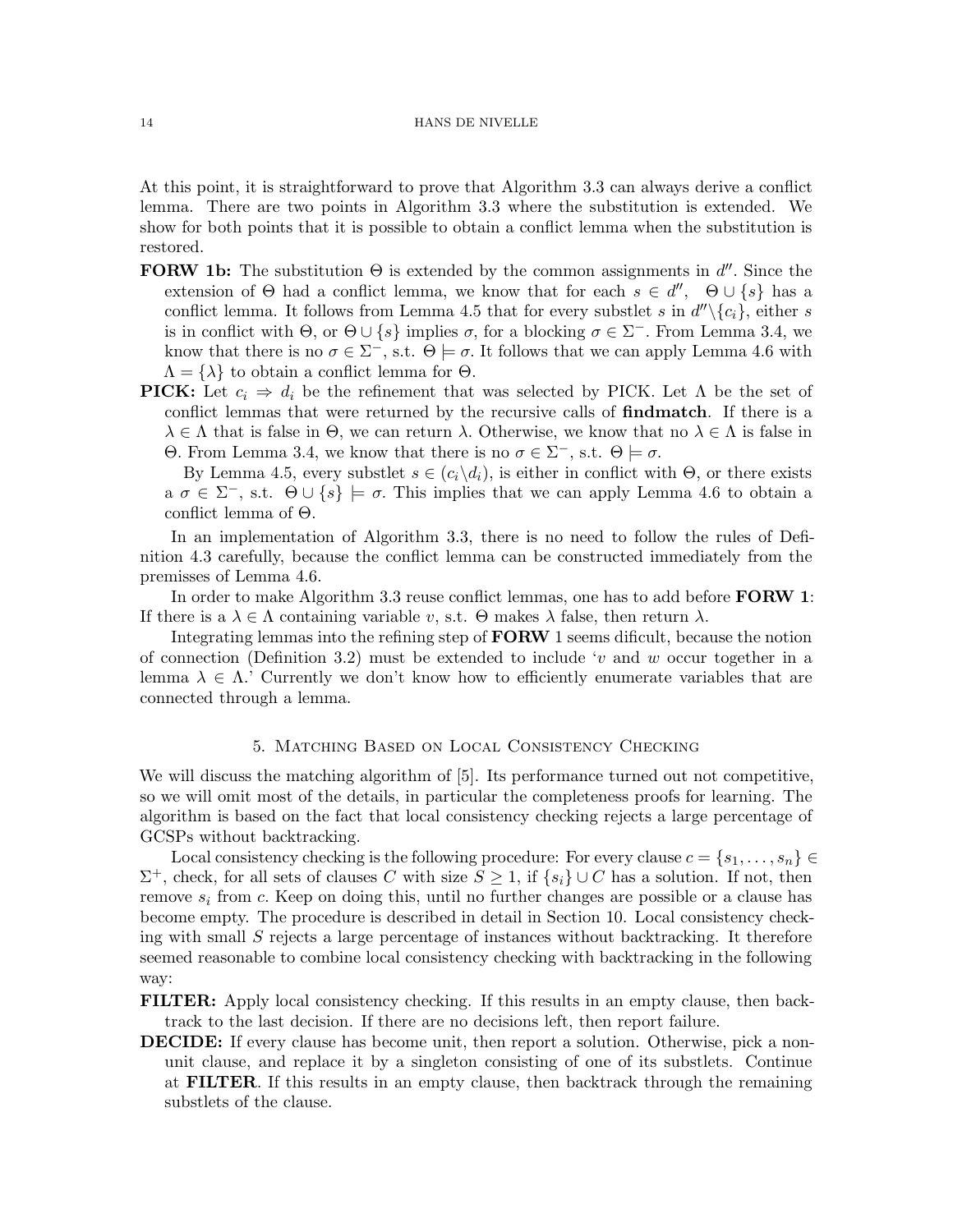The assumption was that local consistency checking could play the same role as unit propagation in DPLL, and that local consistency checking would be equally effective on the subproblems obtained during backtracking, as on the initial problem. This assumption turned out false. In [5], the algorithm is described for  $S = 1$ , but we have implemented it for arbitrary  $S \geq 1$ . Note that a size of S means that  $||C|| = S$ , so that  $\{c_i\} \cup C$  has size  $S+1$ . Performance results are presented in Figure 2 in Section 8. It can be seen that,  $S>1$ does not perform better than  $S = 1$ . It rarely creates less lemmas, and it usually costs more time.

The main observation to made is that the algorithm is not close to be being competitive against Algorithm 3.3 with flat lemmas, or translation to SAT. In addition to that, it turned out rather unpleasant to implement, much harder than Algorithm 3.3. Especially  $S > 1$ is difficult to handle, because the resolution rules for obtaining lemmas become rather complicated. This does not only apply to the implementation, but also to the theoretical description.

We define the lemmas that were used by the matching algorithm, and the reasoning rules that it uses. A clause can be viewed as a special form of lemma in which the substlets have the same domain.

**Definition 5.1.** A *lemma* is a finite set of substlets, possibly with different domains.

If  $\lambda$  is a lemma, and  $\Theta$  a substitution, then  $\Theta$  makes  $\lambda$  true if there is a substlet  $(\overline{v}/\overline{x}) \in \lambda$ , s.t.  $\Theta$  makes  $\lambda$  true.  $\Theta$  makes  $\lambda$  false if every substlet  $(\overline{v}/\overline{x}) \in \lambda$  is in conflict with  $\Theta$ . We say that  $\lambda$  is *valid* relative to  $(\Sigma^+, \Sigma^-)$ , if  $\Theta$  is true in every solution  $\Theta$  of  $(\Sigma^+, \Sigma^-)$ . We call  $\lambda$  a *conflict lemma* if  $\lambda$  is false in the current  $\Theta$  and valid  $(\Sigma^+, \Sigma^-)$ .

Learning was based on the following resolution rules:

**Definition 5.2.** Let  $\lambda_1$  and  $\lambda_2$  be lemmas. Let  $\mu_1 \subseteq \lambda_1$ , and let  $\mu_2 \subseteq \lambda_2$ . Assume that every  $s_1 \in \mu_1$  is in conflict with every  $s_2 \in \mu_2$ . Then  $(\lambda_1 \setminus \mu_1) \cup (\lambda_2 \setminus \mu_2)$  is a resolvent of  $\lambda_1$ and  $\lambda_2$ .

One can resolve  $\lambda_1 = \{ (x, y)/(1, 2), (x, y)/(1, 1), (x, y)/(3, 3) \}$  with  $\lambda_2 = \{ (y, z)/(1, 2), (y, z)/(2, 1) \}$ based on  $\mu_1 = \{ (x, y)/(1, 2), (x, y)/(3, 3) \}$ , and  $\mu_2 = \{ (y, z)/(1, 2) \}$ . The resolvent is  $\{ (x,y)/(1,1), (y,z)/(2,1) \}.$ 

**Definition 5.3.** Let  $\sigma \in \Sigma^-$  be a blocking. Let  $c_1, \ldots, c_n \in \Sigma^+$  be a sequence of clauses containing all variables of  $\sigma$ . For each  $c_i$ , let  $\rho_i = \{ s \in c_i \mid s \text{ is in conflict with } \sigma \}$ . Then  $\rho_1 \cup \cdots \cup \rho_n$  is a  $\sigma$ -resolvent of  $c_1, \ldots, c_n$ .

Using  $\lambda_1, \lambda_2$  given above, and blocking  $(x, z)/(1, 2)$ , one can obtain the  $\sigma$ -resolvent  $\{(x, y)/(3, 3), (y, z)/(2, 1)\}$ .

It is easy to see that both conflict resolution and  $\sigma$ -resolution are valid reasoning rules, which implies that every lemma that was derived by repeated application of resolution from the original clauses in  $\Sigma^+$ , is valid.

In [5], it was shown that a matching algorithm using  $S = 1$  can always obtain a conflict lemma using resolution and  $\sigma$ -resolution. For  $S > 1$ , an additional rule, called *product* resolution is required. Results are listed in Figure 2.

After observing that Algorithm 3.3 improves by a factor 500 when lemmas are flattened, we tried the same with the refining algorithm. Whenever a new lemma is derived, the assignments that do not contribute to conflicts are removed from the substlets. Different from Algorithm 3.3, this does not necessarily lead to a lemma consisting only of singleassignment substlets, but in most cases it does. Surprisingly, this has a strong, negative impact on the performance.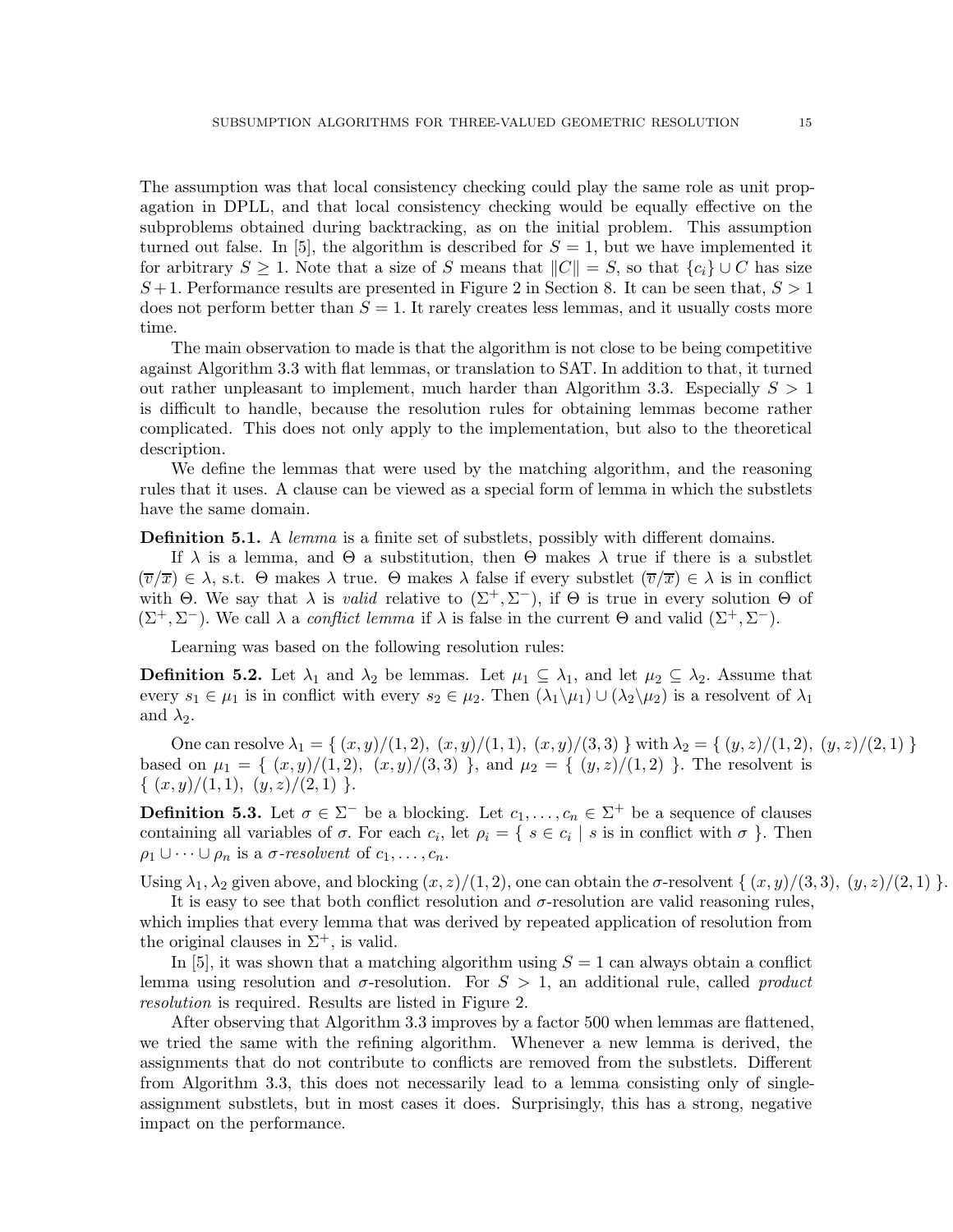### 6. Translation to SAT

Translating an instance of the matching problem to SAT is easy, and modern SAT solvers have become very effective. As a consequence, translation to SAT should be attempted. In this section, we give two methods of translating GCSP into SAT. The translations are not complicated, and MiniSat [11] performs rather well on the results of the translations. Results are listed in the last two columns of Figure 1 and in Figure 3 in Section 8. The results suggest that translation to SAT has a performance that is comparable with Algorithm 3.3.

In our first translation only substlets are translated. We assign propositional variables to the substlets, specify that at least one substlet from each clause has to be selected, and list the conflicts between the substlets.

**Definition 6.1.** We assume a general mapping  $\lceil \cdot \rceil$  that transforms mathematical objects into distinct propositional variables.

**Definition 6.2.** Let  $(\Sigma^+, \Sigma^-)$  be GCSP. The translation into propositional logic has form  $(A, P)$ , where A is a set of atoms, and P is a set of clauses over A. Assume that the GCSP has form  $(\Sigma^+, \Sigma^-)$ , assume that  $\Sigma^+$  contains n clauses, and write  $\{s_{i,1}, \ldots, s_{i,k_i}\}$  for the *i*-th clause of  $\Sigma^+$ .

The set of atoms is defined as  $A = \{ [s_{i,j}] \mid 1 \leq i \leq n, 1 \leq j \leq k_n \}.$  The clause set P is defined as follows:

- (1) For every  $c_i = \{s_{i,1}, \ldots, s_{i,k_i}\} \in \Sigma^+$   $(1 \leq i \leq n)$ , the propositional clause set P contains the propositional clause  $\{ [s_{i,1}], \ldots, [s_{i,k_i}] \}$ , and for every  $j_1, j_2$   $(1 \leq j_1 < j_2 \leq k_i)$  the clause  $\{\neg [s_{i,j_1}], \neg [s_{i,j_2}]\}$ .
- (2) For every pair of distinct clauses  $c_{i_1}, c_{i_2} \in \Sigma^+$  that share a variable, for every substlet  $s \in c_{i_1}, \ P$  contains the clause

 $\{\neg [s] \}\cup \{\ [s'] \in c_{i_2} \mid s' \in c_{i_2}, \text{ and } s' \text{ is not in conflict with } s \}.$ 

(3) For every blocking  $\sigma \in \Sigma^-$ , we assume that there is a way of selecting a most suitable subset  $C_{\sigma}$  of  $\Sigma^{+}$  that contains all variables of  $\sigma$ . Then P contains the clause

 $\{ [s] | \exists c \in C_{\sigma}, \text{ s.t. } s \in c \text{ and } s \text{ is in conflict with } \sigma \}.$ 

The first part specifies that exactly one substlet must be selected from each  $c \in \Sigma^+$ . The second part specifies that if one selects a substlet s from  $c_{i_1}$ , one has to select a substlet  $s'$  from  $c_{i_2}$  that is not in conflict with s. The third part of Definition 6.2 can be viewed as an application of  $\sigma$ -RESOLUTION (Definition 5.3).

The second translation differs from the first translation in the fact that it does not only translate substlets, but also variable assignments. In addition to the substlets, it assigns propositional variables to variable assignments  $v/x$ . It specifies the dependencies between substlets and variable assignments. Instead of relying on  $\sigma$ -RESOLUTION, blockings can be specified directly in terms of the forbidden variable assignments.

**Definition 6.3.** Let  $(\Sigma^+, \Sigma^-)$  be a GCSP. Write  $\Sigma^+ = \{c_1, \ldots, c_n\}$ . Write each  $c_i$  in the form  $\{s_{i,1},\ldots,s_{i,k_i}\}$ . The translation to propositional logic has form  $(A, P)$ , where A is the set of atoms used in the translation, and  $P$  is the set of clauses. The set of atoms  $A$  is defined as

 $\{ |s_{i,j}| \mid 1 \leq i \leq n, 1 \leq j \leq k_i \} \cup \{ |v/x| \mid (v/x) \text{ occurs in a subsetlet in } \Sigma^+ \}.$ 

The set of propositional clauses  $P$  is obtained as follows:

(1) For every clause  $c_i$ ,  $(1 \leq i \leq n)$ , clause set P contains the clause  $\{ [s_{i,1}], \ldots, [s_{i,k_i}] \}$ .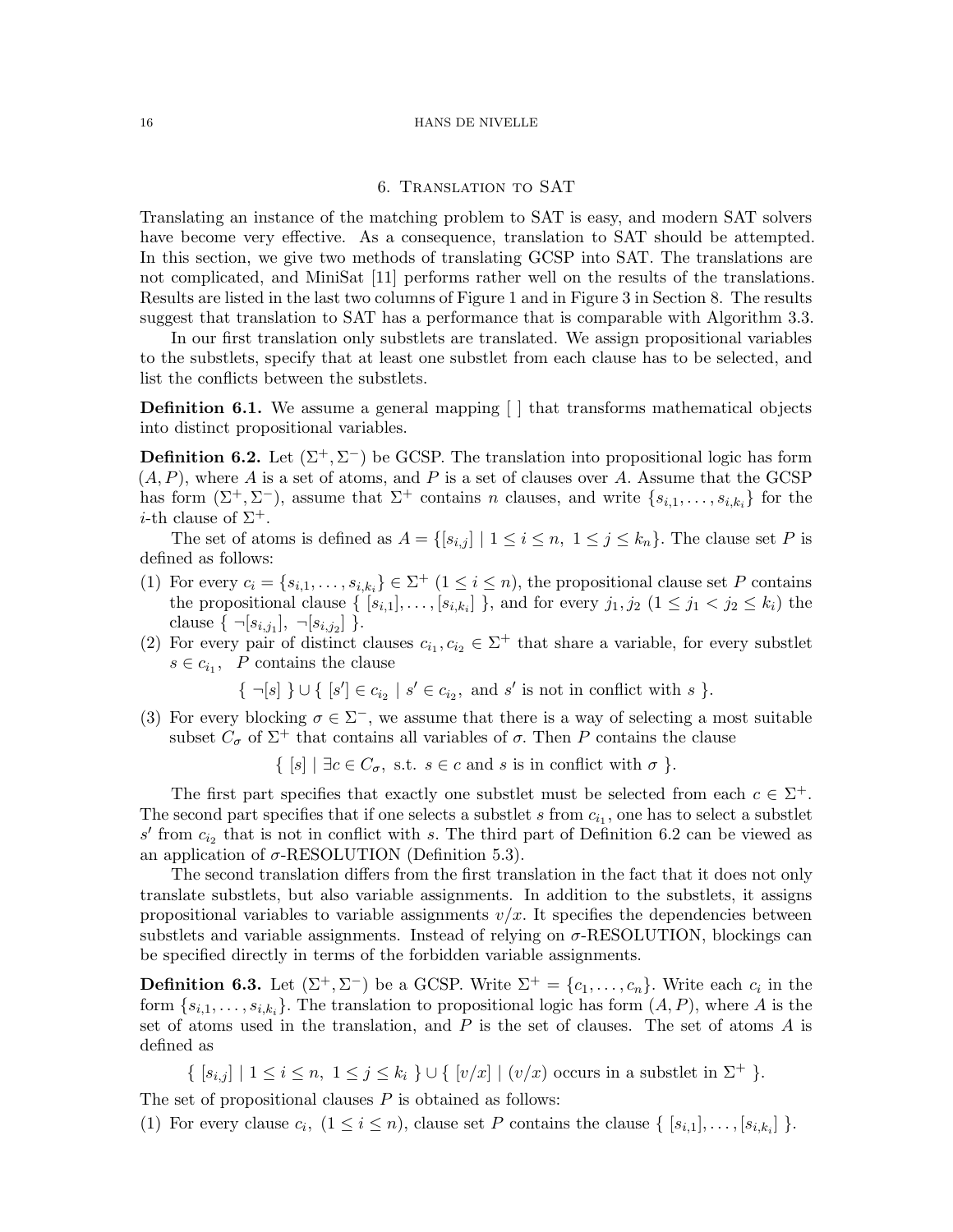- (2) For every substlet  $s_{i,j}$  with  $1 \leq i \leq n, 1 \leq j \leq k_i$ , for every assignment  $v/x$  that occurs in  $s_{i,j}$ , clause set P contains the clause  $\{\neg [s_{i,j}], [v/x] \}$ .
- (3) For every variable v that occurs in  $\Sigma^+$ , for every two distinct values  $x_1, x_2$ , s.t.  $v/x_1$  and  $v/x_2$  occur somewhere in substlets in  $\Sigma^+$ , clause set P contains the clause  $\{\neg [v/x_1], \neg [v/x_2]\}$ .
- (4) For every blocking  $\sigma \in \Sigma^-$ , if every  $(v/x) \in \sigma$  occurs somewhere in a clause in  $\Sigma^+$ , then clause set P contains the clause  $\{-[v/x] \mid (v/x) \in \sigma\}$ . If some  $(v/x) \in \sigma$  does not occur in  $\Sigma^+$ , then  $\sigma$  is impossible, and there is no need to generate a clause for it.

We show correctness of Definition 6.3. If  $(\Sigma^+, \Sigma^-)$  has a solution  $\Theta$ , one can define a satisfying interpretation  $I$  for  $(A, P)$  as follows:

- For  $1 \leq i \leq n, \ 1 \leq j \leq k_i$ , set  $I([s_{i,j}]) = \mathbf{t}$  iff  $\Theta \models s_{i,j}$ .
- For every assignment  $v/x$  occurring in a substlet s occurring in a clause  $c_i$ , set  $I([v/x]) =$ t iff  $v\Theta = x$ .

It is easily checked that I makes all clauses in Definition 6.3 true.

For the other direction, assume that  $(A, P)$  has a satisfying interpretation I. Define  $\Theta = \{ (v/x) | I([v/x]) = \mathbf{t} \}.$  By part 4,  $\Theta$  does not contain conflicting assignments. By part 1 and part 2,  $\Theta$  contains an assignment for every variable occurring in  $\Sigma^+$ . Because of part 3,  $\Theta$  does not imply a blocking  $\sigma \in \Sigma^-$ . By part 1 and part 2, every  $c_i \in \Sigma^+$  contains one substlet that agrees with Θ.

We end the section with an example of both translations:

Example 6.4. We will translate the following GCSP. As usual,  $\Sigma^+$  and  $\Sigma^-$  are separated by a horizontal bar.

$$
\begin{array}{l} (X,Y) \ / \ (0,1) \ | \ (1,0) \\ (Y,Z) \ / \ (0,0) \ | \ (0,1) \ | \ (1,0) \\ (X,Z) \ / \ (0,0) \\ (X,Z) \ / \ (1,1) \end{array}
$$

 $\Sigma^+$  alone has three solutions:

$$
\Theta_1 = \{ X := 0, Y := 1, Z := 0 \},
$$
  
\n
$$
\Theta_2 = \{ X := 1, Y := 0, Z := 0 \},
$$
  
\n
$$
\Theta_3 = \{ X := 1, Y := 0, Z := 1 \}.
$$

The first solution is blocked by  $(X, Z)/(0, 0)$ , the third solution is blocked by  $(X, Z)/(1, 1)$ , so that only  $\Theta_2$  is a solution of the complete GCSP. Assume that

$$
[(X, Y)/(0, 1)] = 1
$$
,  $[(X, Y)/(1, 0)] = 2$ ,  $[(Y, Z)/(0, 0)] = 3$ ,  $[(Y, Z)/(0, 1)] = 4$ ,  $[(Y, Z)/(1, 0)] = 5$ .  
Definition 6.2 constructs the following translation:

Definition 6.2 constructs the following translation:

Part 1: 
$$
\begin{pmatrix} 1 & 2 \ 3 & 4 & 5 \ -1 & -2 \ -3 & -4 \ -3 & -5 \ -4 & -5 \end{pmatrix}
$$
 Part 2: 
$$
\begin{pmatrix} -1 & 5 \ -2 & 3 & 4 \ -3 & 2 \ -4 & 2 \ -5 & 1 \end{pmatrix}
$$
 Part 3: 
$$
\begin{pmatrix} 1 & 4 \ 2 & 3 & 5 \ 2 & 3 & 5 \end{pmatrix}
$$

The only satisfying interpretation is  $\{-1, 2, 3, -4, -5\}$ , which corresponds to  $\Theta_2$ . In order to apply the second translation, assume that

$$
[X/0] = 6, \quad [X/1] = 7, \quad [Y/0] = 8, \quad [Y/1] = 9, \quad [Z/0] = 10, \quad [Z/1] = 11.
$$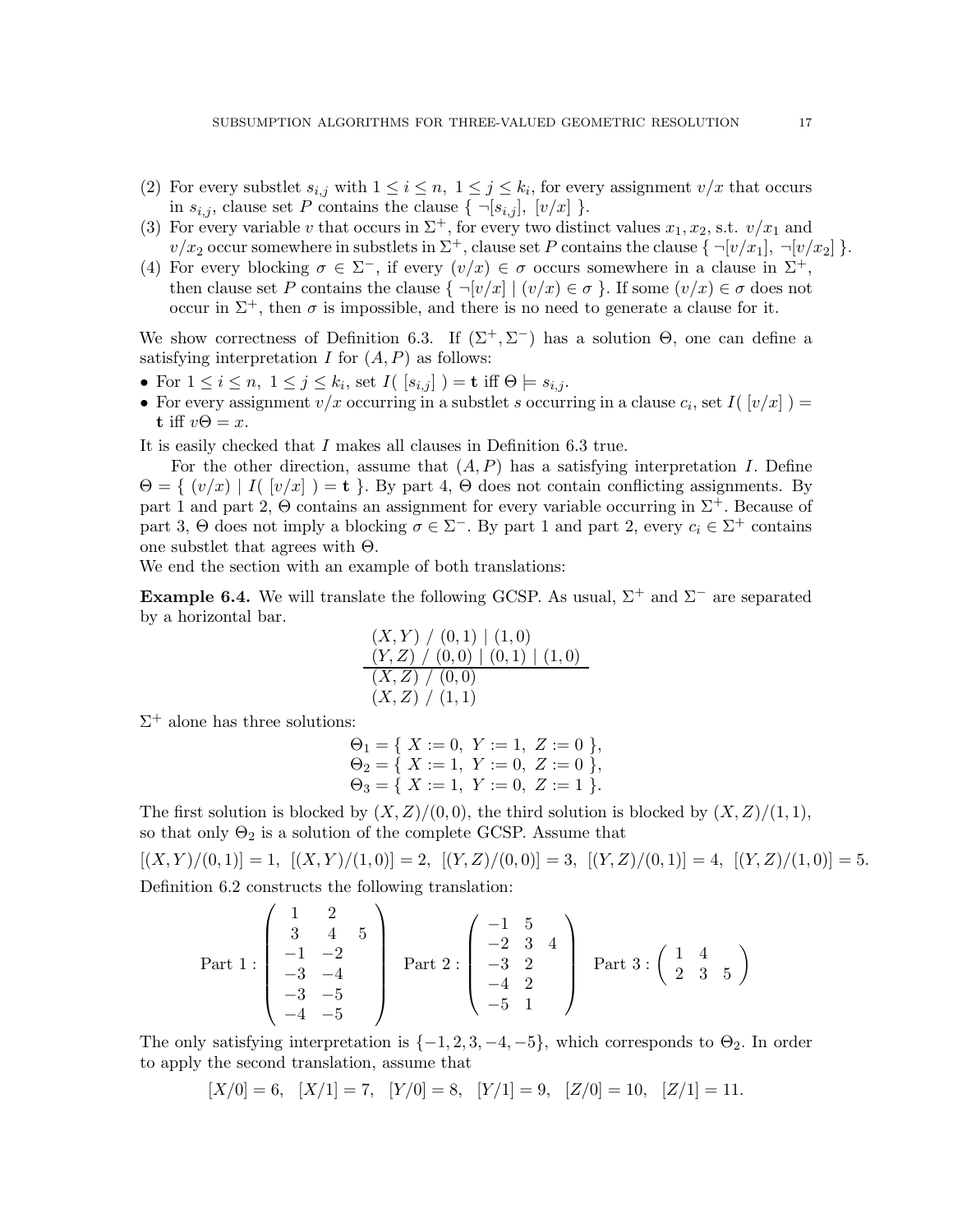The second translation constructs

Part 1 : 
$$
\begin{pmatrix} 1 & 2 \ 3 & 4 & 5 \end{pmatrix}
$$
 Part 2 :  $\begin{pmatrix} -1 & 6 \ -1 & 9 \ -2 & 7 \ -2 & 8 \ -3 & 8 \ -3 & 10 \ -4 & 8 \ -4 & 11 \ -5 & 9 \ -5 & 10 \end{pmatrix}$  Part 3 :  $\begin{pmatrix} -6 & -7 \ -8 & -9 \ -10 & -11 \end{pmatrix}$  Part 4 :  $\begin{pmatrix} -6 & -10 \ -7 & -11 \end{pmatrix}$ 

Its only satisfying interpretation is  $\{-1, 2, 3, -4, -5, -6, 7, 8, -9, 10, -11\}$ , which again corresponds to  $\Theta_2$ .

# 7. An Input Format for GCSP

Since we are claiming that GCSPs are fundamental enough to study on their own, and may have applications outside of geometric resolution, we made our implementation publicly available ([7]). In this section, we define the input format for GCSP, which is used by our implementation. The format is similar to the DIMACS format for satisfiability ([1]). Similar to the DIMACS format, variables and constants are represented by integers. Since GCSP has no polarity (there is no negation), all integers are non-negative.

Definition 7.1. We define a representation for GCSP. Input is represented in plain ASCII. The format never distinguishes between upper and lower case.

- Input starts with whitespace, possibly mixed with comment lines. A comment line is a line whose first non-whitespace character is a 'c' or a 'C'. The initial comment lines are ignored.
- After that comes a line of form

# p gcsp nrvars nrconsts nrclauses nrblockings

nrvars is the number of variables in the problem, nrconsts is the number of constants in the problem. Both need not be exact, but must be upperbounds. More precisely, both variables and constants are represented by non-negative integers, and nrvars, pronsts must be bigger than any variable or constant that appears in the problem.

nrclausesmust be the exact number of clauses, and nrblockings must be the exact number of blockings.

• A clause has form  $V$  var1 ... varV S subst1 ... substS. Here V is the exact number of variables in the clause, and var1 ... varV are the variables, represented by nonnegative integers. Each variable must be less than nrvars.

S is the exact number of substlets in the clause. Each substlet is represented by a sequence of non-negative integers of length V, that specifies the values assigned to the variables, in the same order as the variables. Each value must be less than nrconsts. There must be exactly nrclauses clauses.

• Blockings are represented in the same way as clauses. Although in Definition 2.2, blockings are single substlets, it is convenient to merge blockings with identical domain into clauses, so that they can be represented more compactly.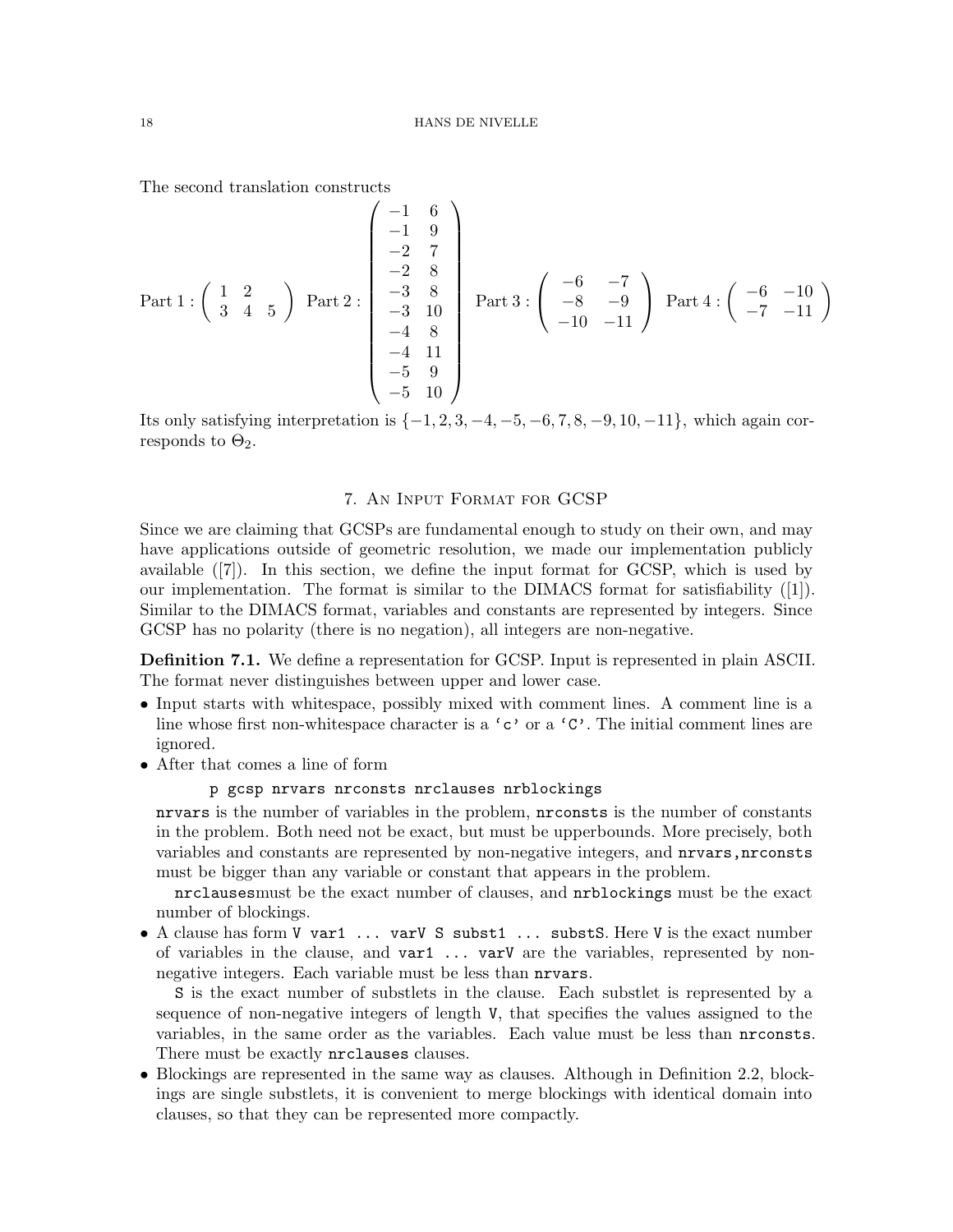There must be exactly nrblockings (merged) blockings. Note that it is not obligatory to merge blockings with same domain.

- Everything after the blockings is ignored, so there is room for more comments.
- Solutions are presented in the format

A V1 C1 ... VA CA

Here A is the number of assignments in the substitution, and each  $V_i \Rightarrow C_i$  is an assignment. The assigments can be listed in arbitrary order.

**Example 7.2.** We represent the GCSP of Example 6.4. There are three variables  $X, Y, Z$ , which we will represent by  $0, 1, 2$ . This means that 3 is an upperbound. There are two constants 0, 1, so that 2 is an upperbound. This is a representation:

c we did not merge the blockings p gcsp 3 2 2 2 2 0 1 2 0 1 1 0 2 1 2 3 0 0 0 1 1 0 2 0 2 1 0 0 2 0 2 1 1 1

Since the two blockings in Example 6.4 have the same domain, the GCSP can be alternatively represented as follows:

```
c this time we merged the two blockings
c there is no difference in meaning
P GCSP 3 2 2 1
2 0 1 2 0 1 1 0
2 1 2 3 0 0 0 1 1 0
2 0 2 2 0 0 1 1
```
The solution  $\Theta_2$  can be output as 3 0 1 1 0 2 0. Since the order is arbitrary, it can also be output as 3 1 0 2 0 0 1.

# 8. Experiments

We present measurements on two benchmark sets. Both sets were obtained by running **Geo** on a few input problem, and collecting hard matching instances. The first set consists of problems that took more than an hour to solve with a naive matching algorithm. This set was used in Figures 1 and 2.

Entries in Figure 1 have form  $t(\lambda)$ , where t is the time used in seconds, and  $\lambda$  the number of lemmas generated. For the 3d and 4th column, the times are the CPU-times reported by MiniSat (Version 2.0 beta) ([11]). Since MiniSat is not integrated into Geo, it is difficult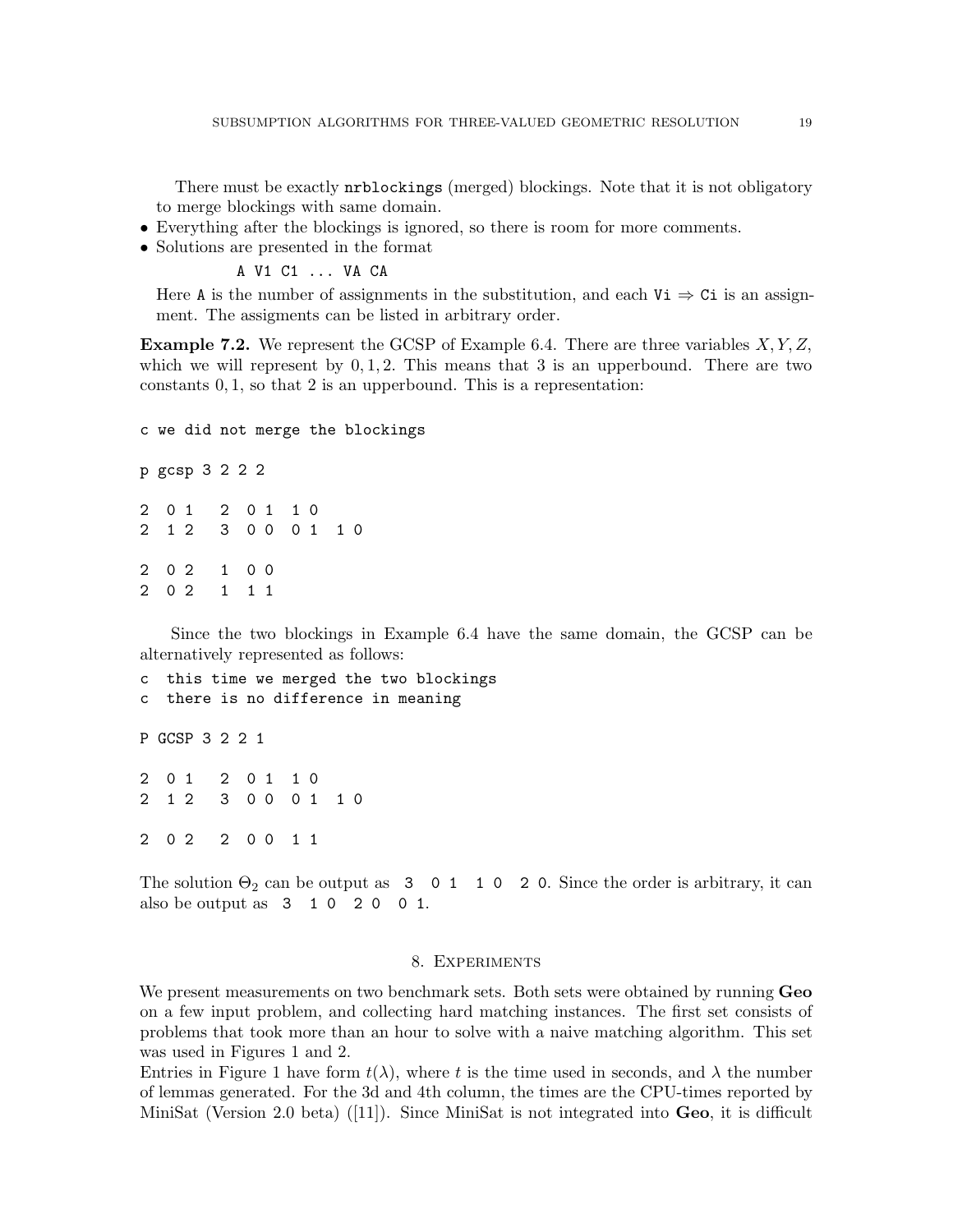| Problem           | Algo $3.3$  | Algo $3.3$ (flat) | Def $6.2$     | Def $6.3$   |
|-------------------|-------------|-------------------|---------------|-------------|
| mod <sub>01</sub> | 271(42606)  | 0.15(2898)        | 0.17(8248)    | 0.08(3220)  |
| $\bmod 02$        | 138(28830)  | 0.11(2064)        | 0.19(8248)    | 0.12(5982)  |
| mod <sub>03</sub> | 80(21822)   | 0.095(1632)       | 0.6(20344)    | 0.17(5288)  |
| mod <sub>04</sub> | 32(14290)   | 0.062(1440)       | 0.05(2955)    | 0.028(1744) |
| mod <sub>05</sub> | 21(11640)   | 0.049(1210)       | 0.06(5007)    | 0.036(1747) |
| $\bold{mod}06^*$  | 340(23193)  | 1.42(9862)        | 0.06(1637)    | 0.044(1637) |
| $mod07*$          | 703(31347)  | 2.05(12495)       | 0.14(5032)    | 0.098(2955) |
| $\bold{mod}08^*$  | 1593(42709) | 3.06(17947)       | 0.87(20658)   | 0.15(5032)  |
| $\text{mod}22^*$  | 133(25620)  | 2.8(18542)        | 10.14(113548) | 100(110445) |
| $\text{mod}23^*$  | 52(17533)   | 2.09(15114)       | 75.64(230822) | 8.9(58213)  |
| $subst15*$        | 0.38(4)     | 0.05(4)           | 0.07(350)     | 0.060(98)   |
| $syn02*$          | 0.0017(0)   | 0.00014(0)        | 0.14(0)       | 0.0035(0)   |
| $syn11*$          | 0.0006(4)   | 0.00017(2)        | 0.024(0)      | 0.0098(0)   |
| $syn12*$          | 0.0022(1)   | 0.00025(0)        | 0.13(0)       | 0.012(0)    |
| $syn14*$          | 3.81(1461)  | 0.31(1083)        | 0.04(0)       | 0.035(1634) |

Figure 1: Comparing Direct Matching with SAT Translations

to measure the total time (conversion+solving). For hard problems, the conversion times are probably negligible, but for trivial problems, they may be significant (in the same order of magnitude as the solving times) because translation is quadratic. Due to the way, the benchmarks were collected, they contain no trivial problems. It can be seen from Figure 1 that translation to propositional SAT is comparable to Algorithm 3.3 with flat lemmas. We will dicuss this more in the context of Figure 3. We were not sure how to determine the number of lemmas generated during a run of MiniSat, due to the fact that it performs restarts. Currently, we simply added the numbers reported by the different restarts. Since MiniSat probably reuses lemmas between different restarts, this means that the indicated numbers are likely too high. It can be seen that nearly always, Definition 6.3 performs better than Definition 6.2.

Figure 2 shows results for the refining algorithm of [5], discussed in Section 5. It can be seen that using  $S > 1$  is hardly worth the effort, and that the refining algorithm performs somewhat worse than Algorithm 3.3 with learning of unrestricted lemmas. Since flattening of lemmas improves the performance of Algorithm 3.3 dramatically, we tried the same with the refining algorithm. Unfortunately, the last column of Figure 2 shows that flattening has a big, negative impact on the refining algorithm. That means that the refining algorithm can be ruled out as a candidate for being optimal.

Figure 3 presents another benchmark test that was obtained by running Geo on several input problems using Algorithm 3.3 with flat lemmas. We started by setting a short initial time  $t = 10^{-4}$ . Whenever a matching took more than t seconds to solve, we added it to the benchmark set, and doubled t. From several runs, we kept the last three instances generated in this way. Figure 3 shows that most of the problems obtained in this way, are also hard for MiniSat. We believe Figure 3 shows the potential of direct matching algorithms, but there are several caveats: Runs of geo do not generate really hard matching instances, all instances are solved within seconds, most much faster. The way of collecting problems that are hard for Algorithm 3.3 puts it at a disadvantage. For example, there may be problems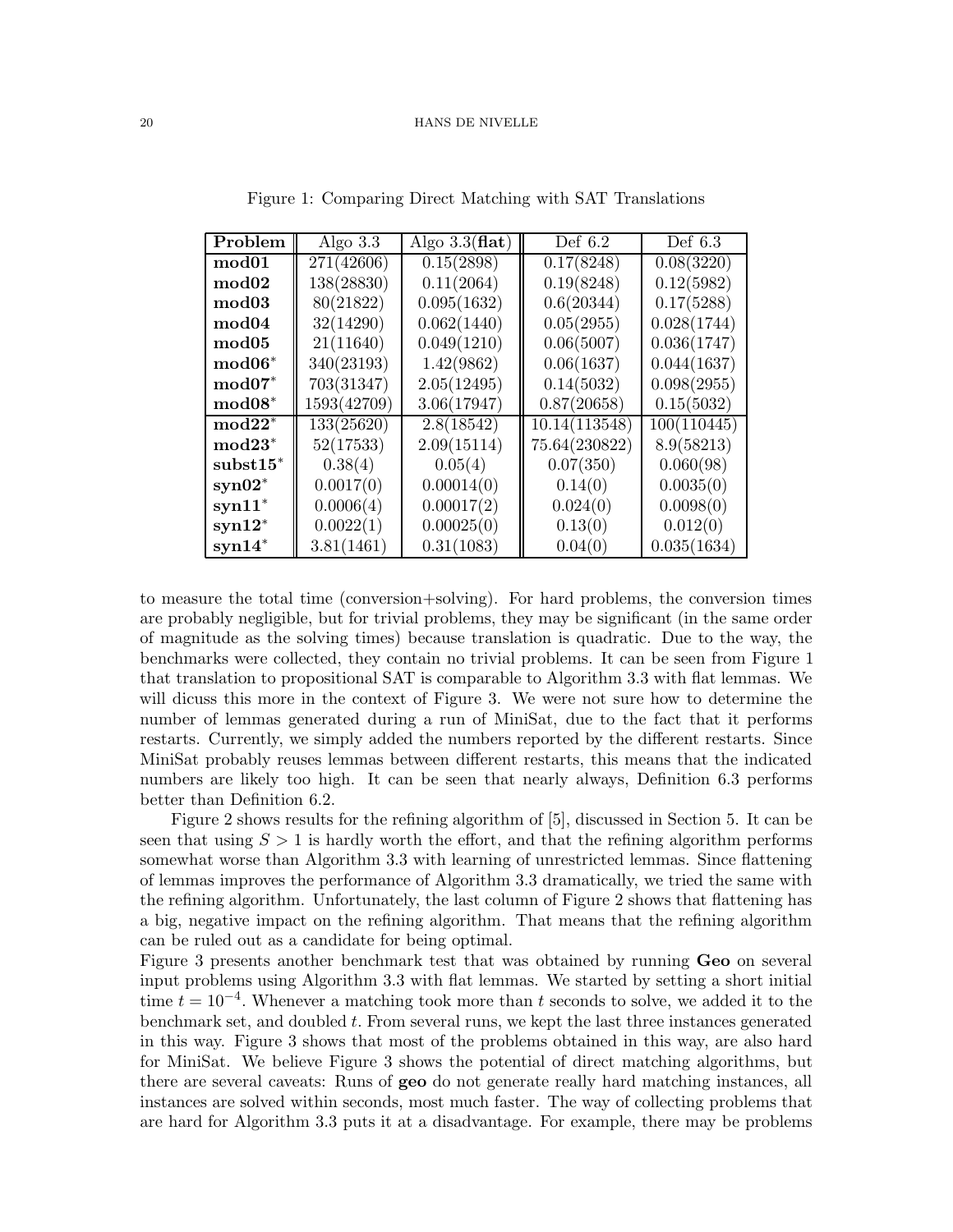| Problem           | $S=1$       | $S=2$       | $S=3$       | $S=1$ (flat) |
|-------------------|-------------|-------------|-------------|--------------|
| mod <sub>01</sub> | 257(104268) | 256(104268) | 283(104268) | 1712(670938) |
| mod02             | 334(90012)  | 359(90012)  | 330(90012)  | 1397(585402) |
| mod <sub>03</sub> | 148(75288)  | 142(75288)  | 150(75324)  | 639(464658)  |
| $\bmod 04$        | 42(35985)   | 41(35985)   | 46(35985)   | 182(194905)  |
| mod <sub>05</sub> | 39(35110)   | 40(35110)   | 43(35110)   | 133(190530)  |
| $\bold{mod}06^*$  | 577(27689)  | 602(27689)  | 443(32467)  | 593(125993)  |
| $\text{mod}07^*$  | 946(32338)  | 962(32338)  | 669(35410)  | 888(155391)  |
| $\bold{mod}08^*$  | 1580(42193) | 1719(42193) | 1091(39057) | 1258(175607) |
| $mod22^*$         | 379(30758)  | 355(30758)  | 243(26814)  | 62(53035)    |
| $mod23*$          | 92(18228)   | 91(18228)   | 69(14662)   | 26(26384)    |
| $subst15*$        | 0.42(43)    | 0.44(43)    | 0.66(43)    | 0.42(43)     |
| $syn02*$          | 0.013(0)    | 0.01(0)     | 0.015(0)    | 0.012(0)     |
| $syn11*$          | 0.006(2)    | 0.019(26)   | 0.063(14)   | 0.006(2)     |
| $syn12*$          | 0.01(0)     | 0.015(0)    | 0.031(0)    | 0.008(0)     |
| $syn14*$          | 0.098(132)  | 0.12(126)   | 0.33(92)    | 0.0023(195)  |

Figure 2: Results for Matching Using Local Consistency

Figure 3: Algorithm 3.3 (flat lemmas) against Def 6.3

| Algo $3.3$ (flat) | Def $6.3$   | Algo $3.3$ (flat) | Def 6.3     |
|-------------------|-------------|-------------------|-------------|
| 0.66(10565)       | 5.6(8169)   | 0.16(2875)        | 7.29(23457) |
| 0.20(4081)        | 4.02(13441) | 0.13(3231)        | 0.95(6551)  |
| 0.18(4521)        | 1.07(10670) | 0.00013(5)        | 0.0(0)      |
| 0.00019(4)        | 0.0029(0)   | 0.037(1182)       | 0.043(2058) |
| 0.057(317)        | 0.78(7478)  | 0.058(683)        | 1.89(16973) |
| 0.147(558)        | 2.88(16971) | 0.053(1795)       | 0.12(2810)  |
| 0.21(1039)        | 3.08(17065) | 0.026(910)        | 0.072(1749) |
| 0.033(1006)       | 0.032(1318) | 0.018(402)        | 0.022(1299) |
| 0.23(6308)        | 0.073(3210) | 0.023(310)        | 0.101(3216) |
| 0.026(990)        | 0.027(1318) | 0.0655(1208)      | 0.11(3215)  |
|                   |             | 0.036(553)        | 0.069(2070) |

that are hard for MiniSat, which will not enter the benchmark set. On the other hand, MiniSat is not state of the art anymore, and modern SAT solvers probably will perform better. We carefully conclude that there is a chance that in the long term, at least for some applications, our approach of directly implementing matching, may be the optimal approach.

# 9. Finding Optimal Matchings

In this section we address the problem of finding optimal matchings. For the effectiveness of geometric resolution, it is important that a minimal matching is returned, in case more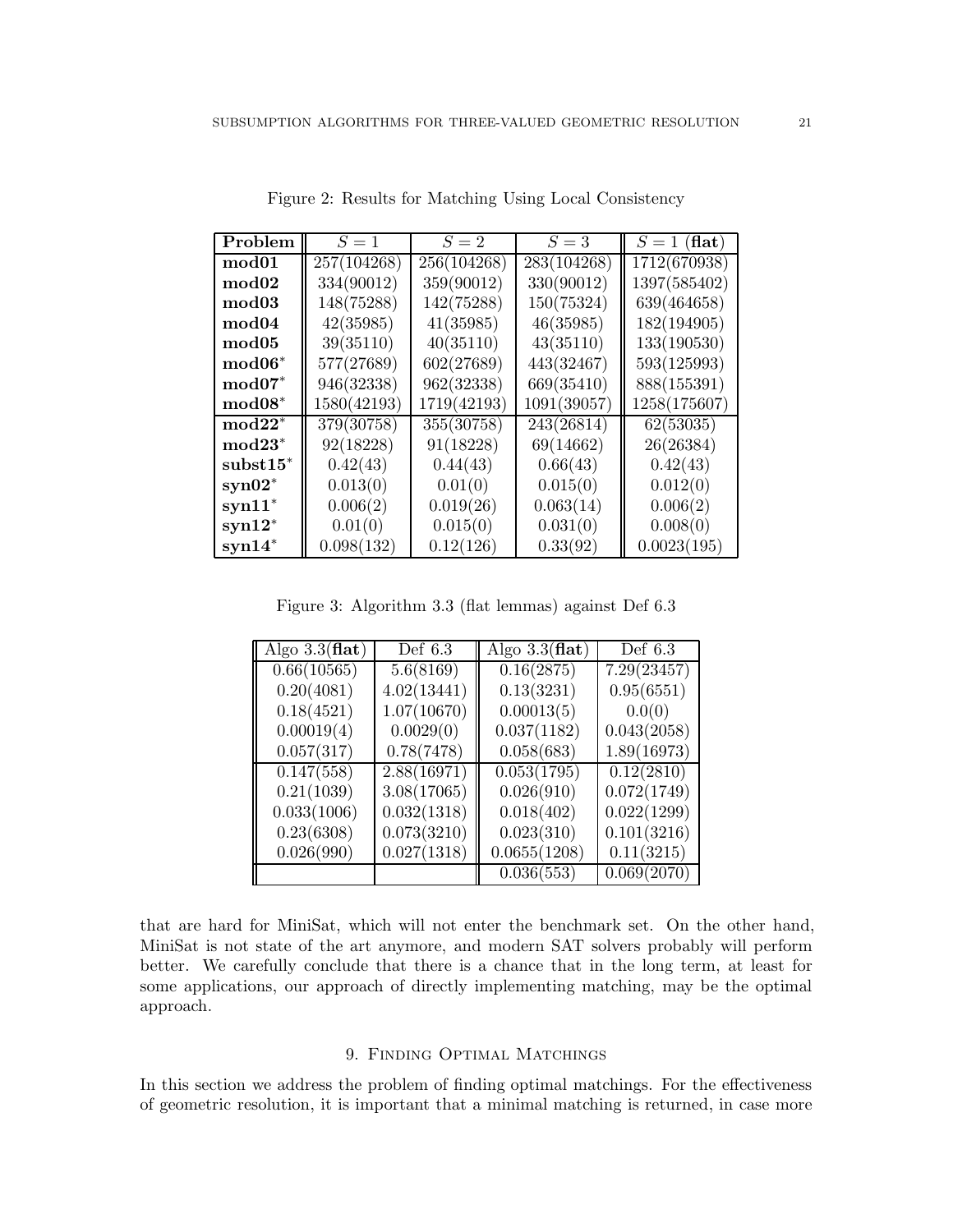than one exists. A minimal matching is a matching that uses the smallest possible set of assumptions. In terminology of DPLL, assumptions represent decision levels. The assumptions contributing to a conflict represent choice options, which will be replaced by other options during backtracking. In addition to being as few as possible, assumptions at a lower decision level should always be preferred over assumptions at a higher decision level. The reason for this is the fact that in other branches of the search tree, there is a risk that more assumptions will be used, and when assumptions are at a lower level, there is less room for this.

**Definition 9.1.** Let I be an interpretation. A weight function  $\alpha$  is a function that assigns finite subsets of natural numbers to the atoms of I.

Let A be a geometric literal. Let  $\Theta$  be a substitution such that  $A\Theta$  is in conflict with I. Referring to definition 1.3, we define  $\alpha(p_{\lambda}(x_1,\ldots,x_n)\Theta,I) = \alpha(p_{\mu}(x_1\Theta,\ldots,x_n\Theta)), \alpha((x_1 \approx$  $x_2(\Theta, I) = \{\}, \text{ and } \alpha(\ (\#_{f} x)\Theta, I) = \alpha(\ (\#_{f} x\Theta)).$ 

**Definition 9.2.** Let I and  $\phi = A_1, \ldots, A_p \mid B_1, \ldots, B_q$  together form an instance of the matching problem (Definition 1.5). Assume that  $\Theta$  is a solution. The weight of  $\Theta$ , for which we write  $\alpha(I, \phi, \Theta)$ , is defined as

$$
\bigcup \left\{ \begin{array}{l} \{ \alpha(A_i \Theta, I) \mid 1 \le i \le p \} \\ \{ \alpha(C, I) \mid 1 \le j \le q, \ C \in E(B_j, \Theta), \text{ and } C \text{ conflicts } I \} \end{array} \right\}
$$

Solving optimal matching means: First establish if  $(I, \phi)$  has a solution. If it has, then find a solution  $\Theta$  for which  $\alpha(I, \phi, \Theta)$  is multiset minimal.

One could try to impose further selection criteria that are harder to explain and whose advantage is less evident.

Solving the minimal matching problem is non-trivial, because the number of possible solutions can be very large. The straightforward solution is to use some efficient algorithm (e.g. the one in this paper) that enumerates all solutions, and keeps the best solution. Unfortunately, this approach is completely impractical because some instances have a very high number of solutions. One frequently encounters instances with  $>10^9$  solutions.

In order to find a minimal solution without enumerating all solutions, one can use any algorithm that stops on the first solution in the following way: The first call is used to find out whether a solution exists. If not, then we are done. Otherwise, the algorithm is called again with its input restricted in such a way that it has to find a better solution than the previous. One can continue doing this, until all possibilities to improve the solution have been exhausted. It can be shown that the number of calls needed to obtain an optimal solution is linear in the size of the assumption set of solution. In this way, it can be avoided that all solutions have to be enumerated.

**Definition 9.3.** Let I be an interpretation that is equipped with a weight function  $\alpha$ . Let  $\phi = A_1, \ldots, A_p \mid B_1, \ldots, B_q$  be a geometric formula. Let  $\alpha$  be a fixed set of natural numbers. We define the  $\alpha$ -restricted translation  $(\Sigma^+, \Sigma^-)$  of  $(I, \phi)$  as follows:

• For every  $A_i$ , let  $\overline{v}_i$  be the variables of  $A_i$ . Then  $\Sigma^+$  contains the clause

 ${\overline{\{v_i/\overline{v}_i\Theta \mid A_i\Theta \text{ is in conflict with } I \text{ and } \alpha(A_i\Theta,I) \subseteq \alpha\}}.$ 

• For each  $B_j$ , let  $\overline{w}_j$  denote the variables of  $B_j$ . For every  $\Theta$  that makes  $B_j\Theta$  true in I,  $\Sigma^-$  contains the substlet  $\overline{w}_j/(\overline{w}_j\Theta)$ . In addition, if there exists a  $C \in E(B_j, \Theta)$  that is in conflict with I and for which  $\alpha(C, \Theta) \nsubseteq \alpha$ , then  $\Sigma^-$  contains the substlet  $\overline{w}_i/(\overline{w}_i\Theta)$ .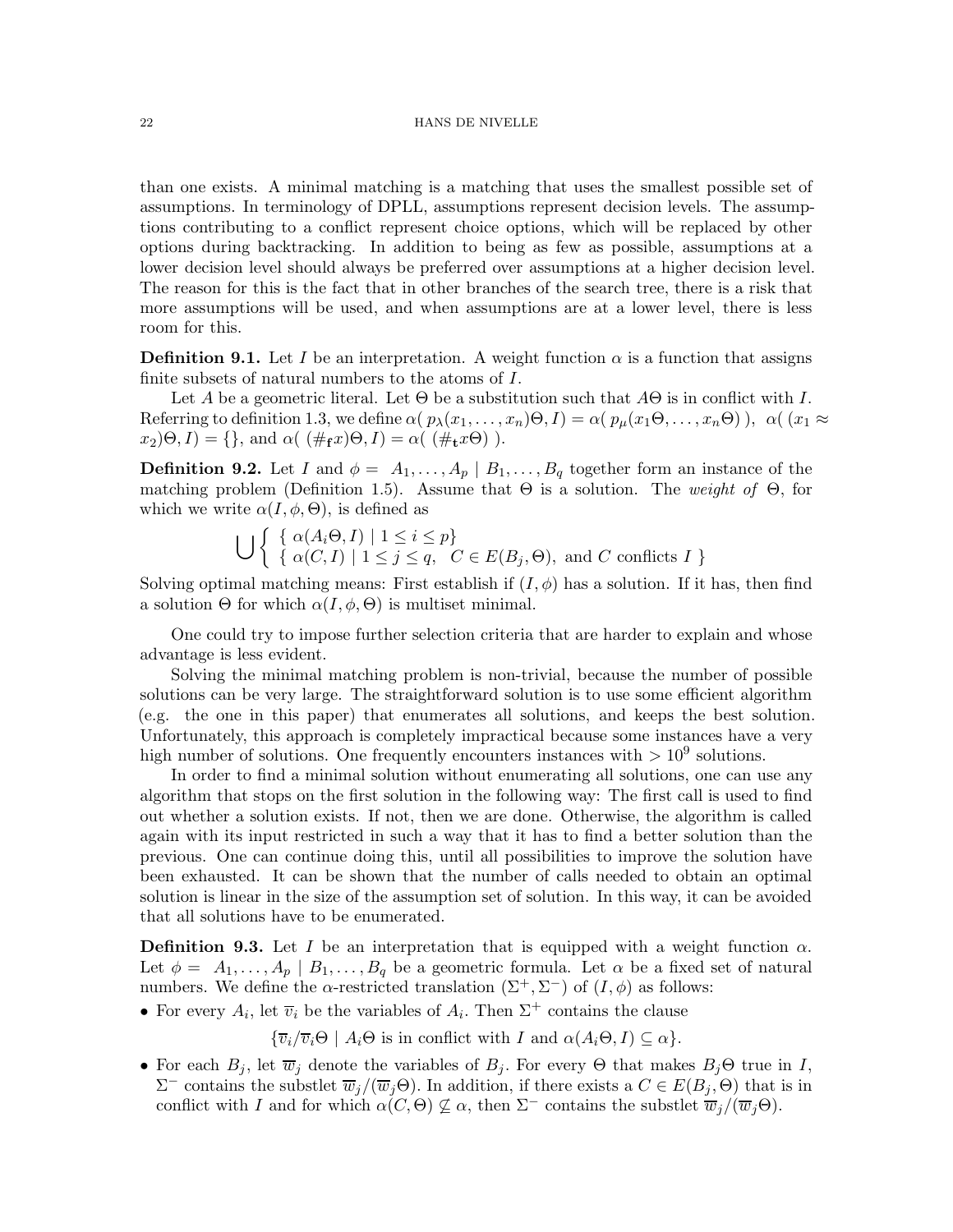The  $\alpha$ -restricted translation ensures that only conflicts involving atoms C with  $\alpha(C) \subseteq \alpha$ are considered, and (independently of  $\alpha$ ), that no  $B_i$  is made true. The translation of Definition 2.4 can be viewed as a special case of  $\alpha$ -restricted translation with  $\alpha = \mathbb{N}$ .

**Theorem 9.4.** Let  $(\Sigma^+, \Sigma^-)$  be obtained by  $\alpha$ -restricted translation of  $(I, \phi)$ . For every substitution  $\Theta$ ,  $\Theta$  is a solution of  $(\Sigma^+, \Sigma^-)$  iff  $\Theta$  is a solution of  $(I, \phi)$ , and it has  $\alpha(I, \phi, \Theta) \subseteq \alpha$ .

Using  $\alpha$ -restricted translation, we can define the **optimal** matching algorithm:

Algorithm 9.5. Let solve $(\Sigma^+, \Sigma^-)$  be a function that returns some solution of  $(\Sigma^+, \Sigma^-)$ if it has a solution, and ⊥ otherwise.

We define the algorithm **optimal**( $I, \phi$ ) that returns an optimal solution of  $(I, \phi)$  if one exists and ⊥ otherwise.

- (1) Let  $(\Sigma^+, \Sigma^-)$  be the GCSP obtained by the translation of Definition 2.4. If  $\Sigma^+$  contains an empty clause, then return  $\perp$ . If  $\Sigma^-$  contains a propositional blocking, then return  $\perp$ . Otherwise, remove unit blockings from  $(Σ<sup>+</sup>, Σ<sup>-</sup>)$ . If this results in  $Σ<sup>+</sup>$  containing an empty clause, then return  $\perp$ .
- (2) Let  $\Theta = \mathbf{solve}(\Sigma^+, \Sigma^-)$ . If  $\Theta = \bot$ , then return  $\bot$ .
- (3) Let  $\alpha = \alpha(I, \phi, \Theta)$ , and let  $k := \sup(\alpha)$ .
- (4) As long as  $k \neq 0$ , do the following:
	- Set  $k = k 1$ . If  $k \in \alpha$ , then do
		- $-$  Let  $\alpha' = (\alpha \setminus \{k\}) \cup \{0, 1, 2, \ldots, k 1\}.$
		- Let  $(\Sigma^+, \Sigma^-)$  be the  $\alpha'$ -restricted translation of  $(I, \phi)$ .
		- If  $\Sigma^+$  contains an empty clause or  $\Sigma^-$  contains a propositional blocking, then skip the rest of the loop. Otherwise, remove the unit blockings from  $(\Sigma^+, \Sigma^-)$ . If this results in  $\Sigma^+$  containing the empty clause, then skip the rest of the loop.
	- Let  $\Theta' = \mathbf{solve}(\Sigma^+, \Sigma^-)$ . If  $\Theta' \neq \bot$ , then set  $\Theta = \Theta'$  and  $\alpha = \alpha(I, \phi, \Theta)$ .

(5) Now  $\Theta$  is an optimal solution, so we can return  $\Theta$ .

Algorithm **optimal** first solves  $(I, \phi)$  without restriction. If this results in a solution  $Θ$ , it checks for each  $k ∈ α(I, φ, Θ)$  if k can be removed. The invariant of the main loop is: There exists no  $k' \geq k$  that occurs in  $\alpha(I, \phi, \Theta)$ , and no  $\Theta'$  that is a solution of  $(I, \phi)$  with  $k' \notin \alpha(I, \phi, \Theta')$ . In addition, the invariant  $\alpha = \alpha(I, \phi, \Theta)$  is maintained.

Example 9.6. Assume that in example 1.6, the atoms have weights as follows:

$$
\alpha(P_{\mathbf{t}}(c_0, c_0)) = \{1\}, \alpha(P_{\mathbf{e}}(c_0, c_1)) = \{2\}, \alpha(P_{\mathbf{t}}(c_1, c_1)) = \{3\},\newline \alpha(P_{\mathbf{e}}(c_1, c_2)) = \{4\}, \alpha(Q_{\mathbf{t}}(c_2, c_0)) = \{5\}.
$$

We have  $\alpha(I, \phi_1, \Theta_1) = \{1\}, \alpha(I, \phi_1, \Theta_2) = \{1, 2\}, \text{ and } \alpha(I, \phi_1, \Theta_3) = \{2, 3\}.$  If  $\Theta_3$  is the first solution generated, **solve** will construct the  $\{1,2\}$ -restricted translation of  $(I, \phi_1)$ , which equals

$$
\frac{(X,Y) / (c_0, c_0) | (c_0, c_1)}{(Y,Z) / (c_0, c_0) | (c_0, c_1)}
$$
  
(X,Z) / (c\_0, c\_2)

If the next solution found is  $\Theta_2$ , then **solve** will construct the  $\{1\}$ -restricted translation

$$
\frac{(X,Y) / (c_0, c_0)}{(Y,Z) / (c_0, c_0)}
$$
  
(X,Z) / (c\_0, c\_2)

whose only solution is  $\Theta_1$ .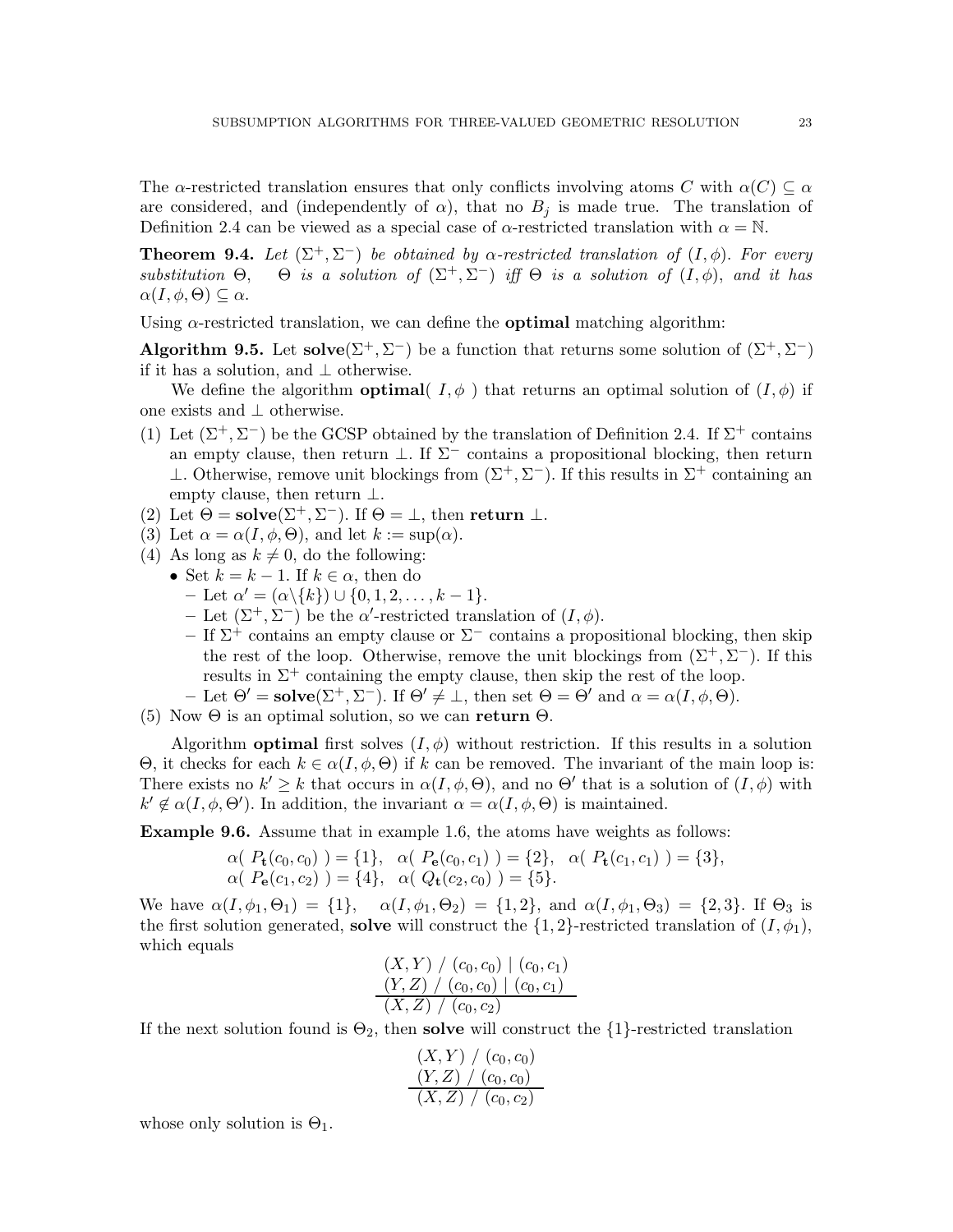# 10. Filtering by Local Consistency Checking

Filtering is any procedure that simplifies or possibly rejects a GCSP before the main algorithm is called. In Geo, we have used filtering based on local consistency checking. In earlier versions, this was effective because very often, filtering rejects a GCSP without calling the main algorithm. Since the algorithms that we present in this paper, are much more efficient, this is not certain anymore. We still present the local consistency checking procedure, because it is easy to implement using refinement stacks, and it may be still an effective tool for filtering out easy instances.

Local consistency checking (see [10, 14, 17]) is a pre-check that comes in many variations. Local consistency checking is the following procedure: For every clause  $c = \{s_1, \ldots, s_n\} \in$  $\Sigma^+$ , check, for all sets of clauses C with size  $S \geq 1$ , if  $\{s_i\} \cup C$  has a solution. If not, then remove  $s_i$  from c. Keep on doing this, until no further changes are possible or a clause has become empty. Local consistency checking rejects a large percentage of GCSP instances a priori, and usually decreases the size of the clauses involved by a factor two or three.

In [10] (Chapter 3), local consistency checking is defined using subsets of variables (instead of clauses). Using subsets of two variables is called arc consistency checking, while considering subsets of three variables is called path consistency checking. In general, using bigger subsets is a more effective precheck, but also more costly because it gets closer to the original problem.

As discussed in Section 5, we had assumed in [5] that filtering is so effective, that one can base the complete search algorithm on it. Although this is possible in theory, the resulting algorithm turned out not competitive.

Since the local consistency checks the substlets in a single clause  $c$  against sets of clauses  $C \subseteq \Sigma^+$ , we define the size S of a local consistency check as  $S = ||C||$ . When performing a local consistency check up to size  $S$ , one has to generate subsets up to size  $S + 1$ , and generate their solutions. If  $\|\Sigma^+\| = n$ , the total number of such subsets equals  $\begin{pmatrix} n \\ S+1 \end{pmatrix}$ , which grows very quickly for realistic  $n$ . The problem can be decreased by not generating all subsets, but only generate subsets whose clauses share variables, or have variables that co-occur in a blocking.

**Definition 10.1.** Let  $c, c'$  be clauses. We write  $c \sim c'$  if either c and c' share a variable, or there exist connected (Definition 3.2) variables v and v', s.t. v occurs in c and v' occurs in  $c'.$ 

It is sufficient to generate subsets that are connected, because consideration of subsets that are not connected will not lead to the removal of more substlets. We always assume that solutions are non-redundant, i.e. do not contain irrelevant assignments.

**Lemma 10.2.** Let  $(\Sigma^+, \Sigma^-)$  be a GCSP. Let  $C \subseteq \Sigma^+$ . If C can be written as  $C_1 \cup C_2$ , s.t. there exist no  $c_1 \in \hat{C}_1$  and no  $c_2 \in C_2$  with  $c_1 \sim c_2$ , then for every two substitutions  $\Theta_1, \Theta_2$ , s.t.  $\Theta_1$  is a solution of  $(C_1, \Sigma^-)$  and  $\Theta_2$  is a solution of  $(C_2, \Sigma^-)$ ,  $\Theta_1 \cup \Theta_2$  is a solution of  $(C_1 \cup C_2, \Sigma^-)$ .

Lemma 10.2 guarantees that it is not needed to attempt to remove substlets from clauses in  $C_1 \cup C_2$ , after  $C_1$  and  $C_2$  have been checked. If some substlet s in  $C_1$  occur some solution of  $C_1$ , and  $C_2$  has a solution, then s will occur in the combined solution.

We will now show that instead of ignoring disconnected subsets, one can also ignore subsets that are connected only through a single clause: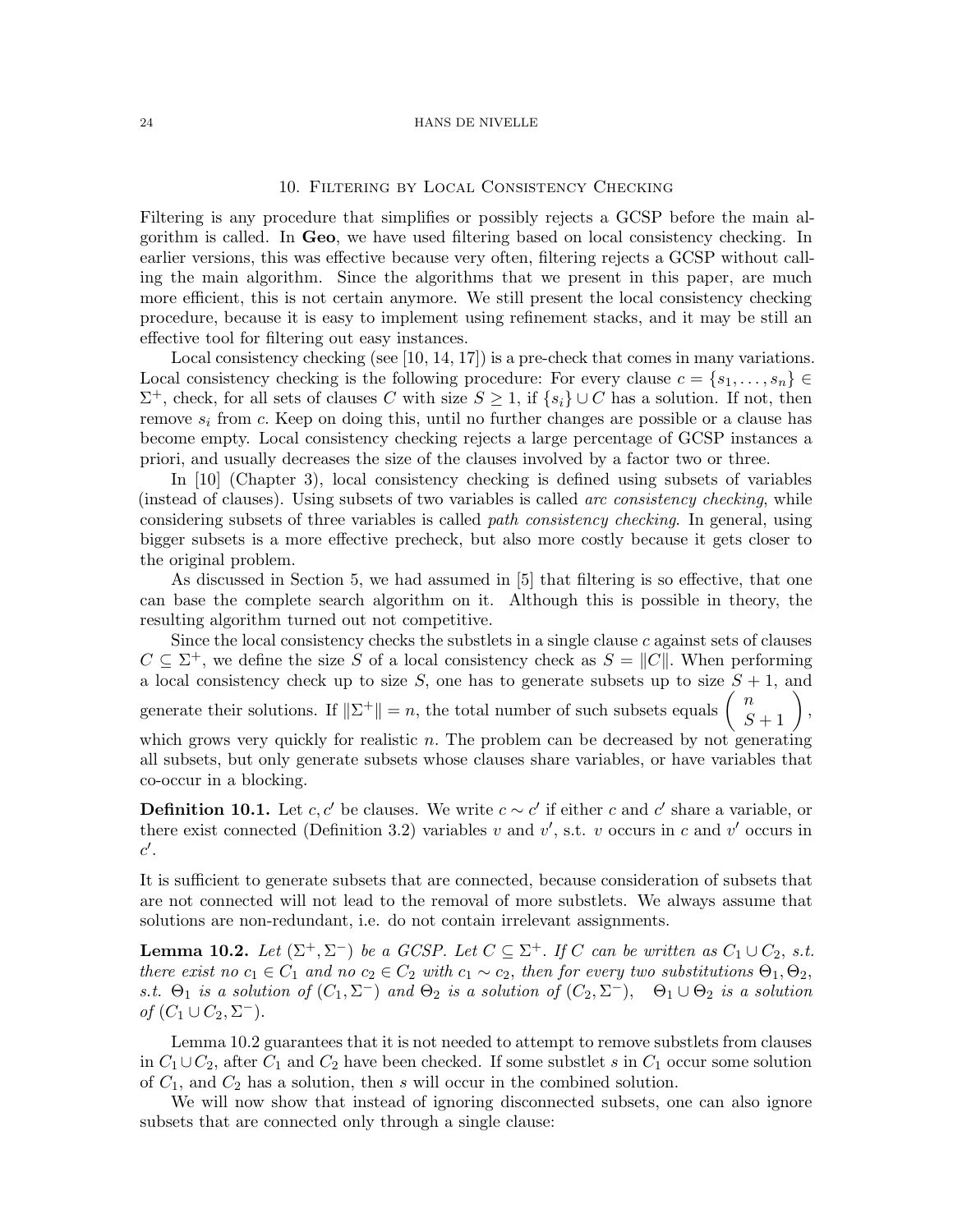**Lemma 10.3.** Let  $(\Sigma^+, \Sigma^-)$  be a GCSP. Assume that  $C_1, C_2 \subseteq \Sigma^+$ , and  $c \in \Sigma^+$ . Assume that for every pair of variables  $v_1$  occurring in a clause of  $C_1$ , and  $v_2$  occurring in a clause of  $C_2$ , if either  $v_1 = v_2$  or  $v_1$  and  $v_2$  are connected, then  $v_1, v_2$  occur in c.

Then the following holds: If  $\Theta_1$  is a solution of  $(C_1 \cup \{c\}, \Sigma^-)$  and  $\Theta_2$  is a solution of  $(C_2 \cup \{c\}, \Sigma^-)$ , s.t.  $\Theta_1, \Theta_2$  agree on the variables occurring in c, then  $\Theta_1 \cup \Theta_2$  is a solution of  $(C_1 \cup C_2 \cup \{c\}, \Sigma^-)$ .

*Proof.* Assume that  $\Theta_1, \Theta_2, C_1, C_2, c$  fulfill the conditions of the the lemma. By non-redundancy,  $Θ$ <sub>1</sub> does not contain assignments to variables not occurring in c or  $C_1$ . Similarly,  $Θ$ <sub>2</sub> does not contain assignments to variables not occurring in c or  $C_2$ . If  $\Theta_1$ ,  $\Theta_2$  share a variable v, then this variable must occur in c, which implies that  $v\Theta_1 = v\Theta_2$ . As a consequence,  $\Theta_1$ and  $\Theta_2$  can be merged into a single substitution  $\Theta = \Theta_1 \cup \Theta_2$ , which has  $\Theta = C_1 \cup C_2 \cup \{c\}$ .

If there would be a blocking  $\sigma \in \Sigma^-,$  s.t.  $\Theta \models \sigma$ , then we still have  $\Theta_1 \not\models \sigma$  and  $\Theta_2 \not\models \sigma$ . This implies that there are variables  $v_1$  in  $C_1 \setminus \{c\}$  and  $v_2$  occurring in  $C_1 \setminus \{c\}$ , which occur together in  $\sigma$ . But this contradicts the fact that  $v_1$  and  $v_2$  cannot be connected.  $\Box$ 

As above, if some substlet  $s \in C_1$  is used in a solution of  $C_1 \cup \{c\}$ , and  $\{c\} \cup C_2$  has a solution, then the solutions can be combined into a single solution that uses s. If some substlet s of c occurs in a solution of  $C_1 \cup \{c\}$  and in a solution of  $\{c\} \cup C_2$ , then the solutions can be combined into a single solution that still uses s.

This implies that, if one uses a local consistency checker that gives preference to small subsets, one can ignore subsets that do not contain 'cycles'. If there exist  $c_1, c_2, c_3 \in C$ , s.t.  $c_1, c_3$  are not connected, and every path from  $c_1$  to  $c_3$  has to pass through  $c_2$ , then C can be ignored. This gives rise to the following definition:

**Definition 10.4.** Let  $(c_1, \ldots, c_{S+1})$  with  $S \geq 1$  be a sequence of clauses. We call  $(c_1, \ldots, c_{S+1})$ a circle if for every i  $(i \leq S)$ , we have  $c_i \sim c_{i+1}$ , and in addition we have  $c_{S+1} \sim c_1$ .

If  $\overline{C}$  is a refinement stack, we call a sequence of indices  $(i_1, \ldots, i_{S+1})$  a circle if each  $\alpha_{i_j}(C)$  is true, and  $(d_{i_1}, \ldots, d_{i_{S+1}})$  is a circle.

The local consistency checker checks only circles. Generation of circles in  $\Sigma^+$  is easier to implement than generation of all connected subsets, especially if one wants to avoid generating the same subset in different ways. In addition, it is more efficient because there are less circles than connected subsets. The discussion above suggests that generating circles is sufficient to obtain a complete check. We have believed for some time that this is true in general, but we will show below that it is false.

**Algorithm 10.5.** Let  $S \geq 1$  be a natural number. Let  $\Theta$  be a substitution. Let  $\overline{C}$  be a refinement stack.

A call to **local** $(s, \Theta, (k_1, \ldots, k_{S+1}), \overline{C})$  constructs a refinement of  $\overline{C}$  by removing the substlets that do not occur in any solution of the subset of  $\Sigma^+$  of size  $S+1$ .

It returns  $\perp$  if it establishes that  $\Theta$  cannot be extended into a solution of C. Initially  $s = k_1 = \cdots = k_{S+1} = 1.$ 

**SUBST:** As long as  $s \le ||\Theta||$ , let  $v/x$  be the s-th assignment in  $\Theta$ .

- (1) For every blocking  $\sigma \in \Sigma^-$  involving v, check if  $\Theta \models \sigma$ . If yes, then return  $\bot$ .
- (2) For every  $(c_i \Rightarrow d_i) \in \overline{C}$  which has  $\alpha_i(\overline{C})$  true and which contains v, let d' be the set of substlets in  $d_i$  that are consistent with  $\Theta$ . If  $d' = \emptyset$ , then return  $\bot$ . Otherwise, if  $\emptyset \subset d' \subset d$ , append  $(c_i \Rightarrow d')$  to  $\overline{C}$ .

**CLAUSES1:** As long as  $k_1 < \|\overline{C}\|$  do the following: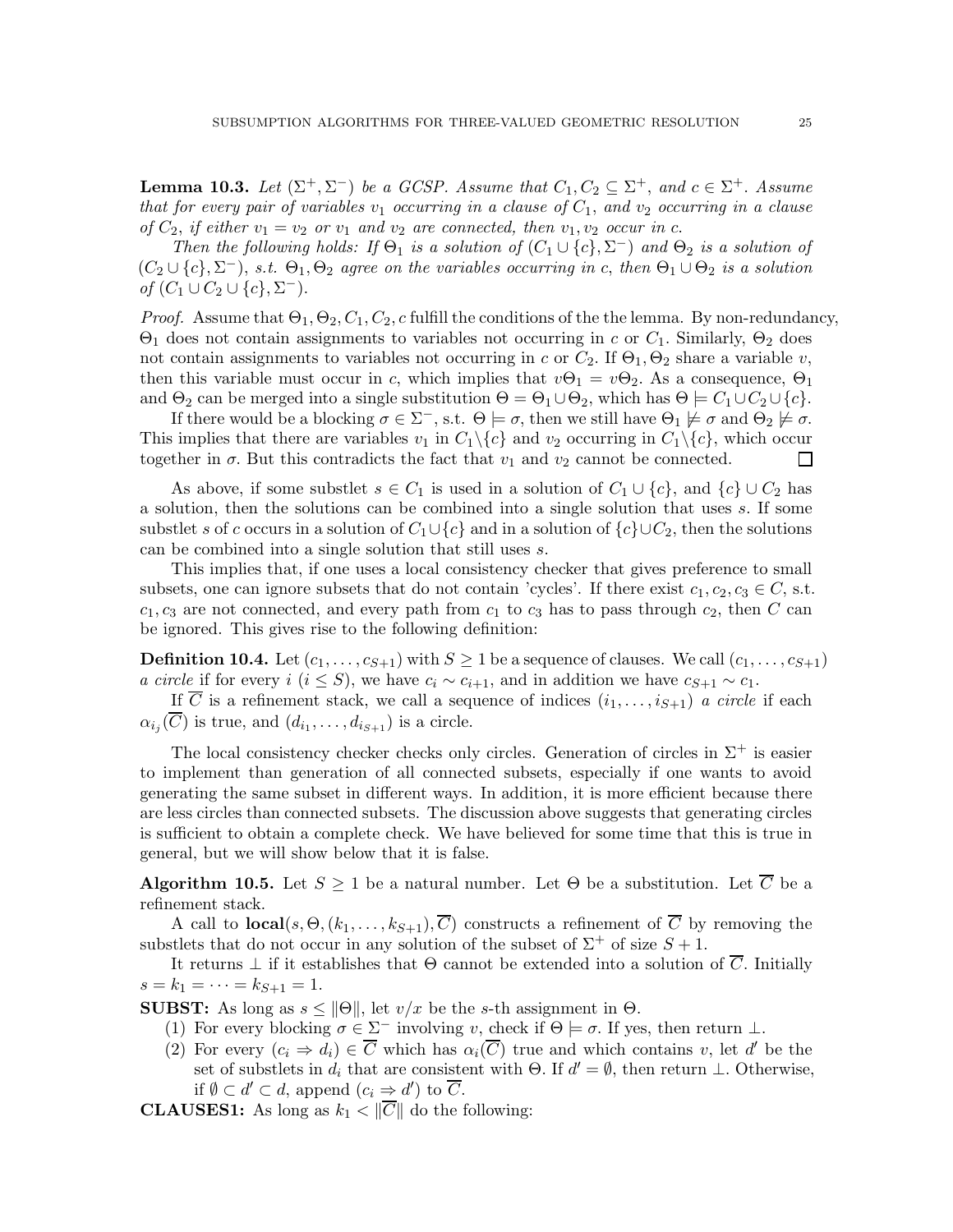- (1) If  $\alpha_{k_1}(C)$  is true, and the  $k_1$ -refinement  $(c_{k_1} \Rightarrow d_{k_1})$  contains a variable v, s.t. all substlets  $(\overline{v}/\overline{x}) \in d_{k_1}$  agree on the assignment to v, then let x be the agreed value. Append  $v/x$  to  $\Theta$ .
- (2) Set  $k_1 := k_1 + 1$ .
- If  $s \leq ||\Theta||$ , then restart at **SUBST**. (This means that  $\Theta$  was extended in the previous step.)
- **CLAUSESN:** As long as there is an i with  $2 \le i \le S+1$ , s.t.  $k_i \le ||\overline{C}||$ , pick the smallest such *i*. If  $\alpha_{k_i}(C)$  holds, then
	- (1) Enumerate all circles  $(\lambda_1, \ldots, \lambda_i)$  of size i starting at  $\lambda_1 = k_i$ . For each such circle  $(\lambda_1, \ldots, \lambda_i)$ , let  $I = \{d_{\lambda_1}, \ldots, d_{\lambda_i}\}.$

Call refine( $I, \Theta, \overline{C}$ ). If the result is  $\bot$ , then return  $\bot$ . If after the call, we have  $\|\overline{C}\| > k_1$ , then restart at **CLAUSES1**.

- Let  $\overline{C}$  be a refinement stack. Let  $k = ||\overline{C}||$ . Let I be a subset of  $\{1, \ldots, k\}$ , s.t. for every  $i \in I$ ,  $\alpha_i(\overline{C})$  holds. Algorithm **refine** $(I, \Theta, \overline{C})$  is defined as follows:
- (1) Initialize a map U with domain I by setting  $U(i) = \emptyset$ , for each  $i \in I$ . Eventually, U will map each  $i \in I$  to the set of substlets in  $d_i$ , that can occur in a solution  $\Theta'$  of  $\{d_i \mid i \in I\}$ extending Θ.
- (2) Enumerate all maps S with domain I that map each  $i \in I$  to a substlet  $S(i)$  in  $d_i$ , and that have the following properties: No  $S(i)$  conflicts  $\Theta$ , no  $S(i)$ ,  $S(i')$  are in conflict with each other.  $\Theta \cup \{S(i) \mid i \in I\}$  does not imply a blocking  $\sigma \in \Sigma^-$ . For each of the generated mappings S, for each  $i \in I$ , set  $U(i) = U(i) \cup \{S(i)\}.$
- (3) For every  $i \in I$ , for wich  $U(i) \neq d_i$ , add the refinement ( $c_i \Rightarrow U(i)$ ) to C.

The local consistency checker gives priority to checking against the substitution. After checking for conflicts against the substitution, Algorithm 10.5 generates circles of size up to  $S + 1$ , and checks for each of the substlets occurring in the clauses of such a circle. whether it can occur in a solution. Substlets that do not occur in a solution are refined away. Preference is given to small circles. This means that circles of size  $i + 1$  will be checked only after all circles up to size i have been checked.

We will discuss (and disprove) the conjecture mentioned above, that it is sufficient to check circles, when preference is given to smaller subsets. More precisely: If for a given subset  $C \subseteq \Sigma^+$ , all its subcircles have been checked, then C needs to be checked only if it is a circle by itself. We formally define what 'has been checked' means:

**Definition 10.6.** Let  $(\Sigma^+, \Sigma^-)$  be a GCSP. Let  $\Theta$  be a substitution. Let C be a subset of clauses of  $\Sigma^+$ . We write  $\Phi(C)$  for the following property: For every clause  $c \in C$ , for every substlet  $s \in c$ , there is a solution  $\Theta$  of  $(C, \Sigma^-)$ , s.t.  $\Theta \models s$ .

Algorithm 10.5 tries to establish  $\Phi(C)$  for every subset C of size i up to  $S+1$ . It assumes that when  $\Phi(C)$  holds for circles with size smaller than  $||C||$ , and C is not a circle, then  $\Phi(C)$ automatically holds. We have believed for some time that this assumption is true, because Lemma 10.2 and Lemma 10.3 provide evidence for it, and it simplifies Algorithm 10.5. Unfortunately, the property fails at  $S = 4$ , when circles have size 5.

**Conjecture 10.7.** Let  $(\Sigma^+, \Sigma^-)$  be a GCSP. Assume that every strict subset  $C' \subset \{c_1, \ldots, c_{S+1}\}$ that can be arranged into a circle  $c'_1, \ldots, c'_{S'+1}$  has property  $\Phi(C')$ . Then if C cannot be arranged into a circle, C has the property  $\Phi(C)$ .

We prove Conjecture 10.7 for  $S < 4$ , and provide a counter example for  $S = 4$ .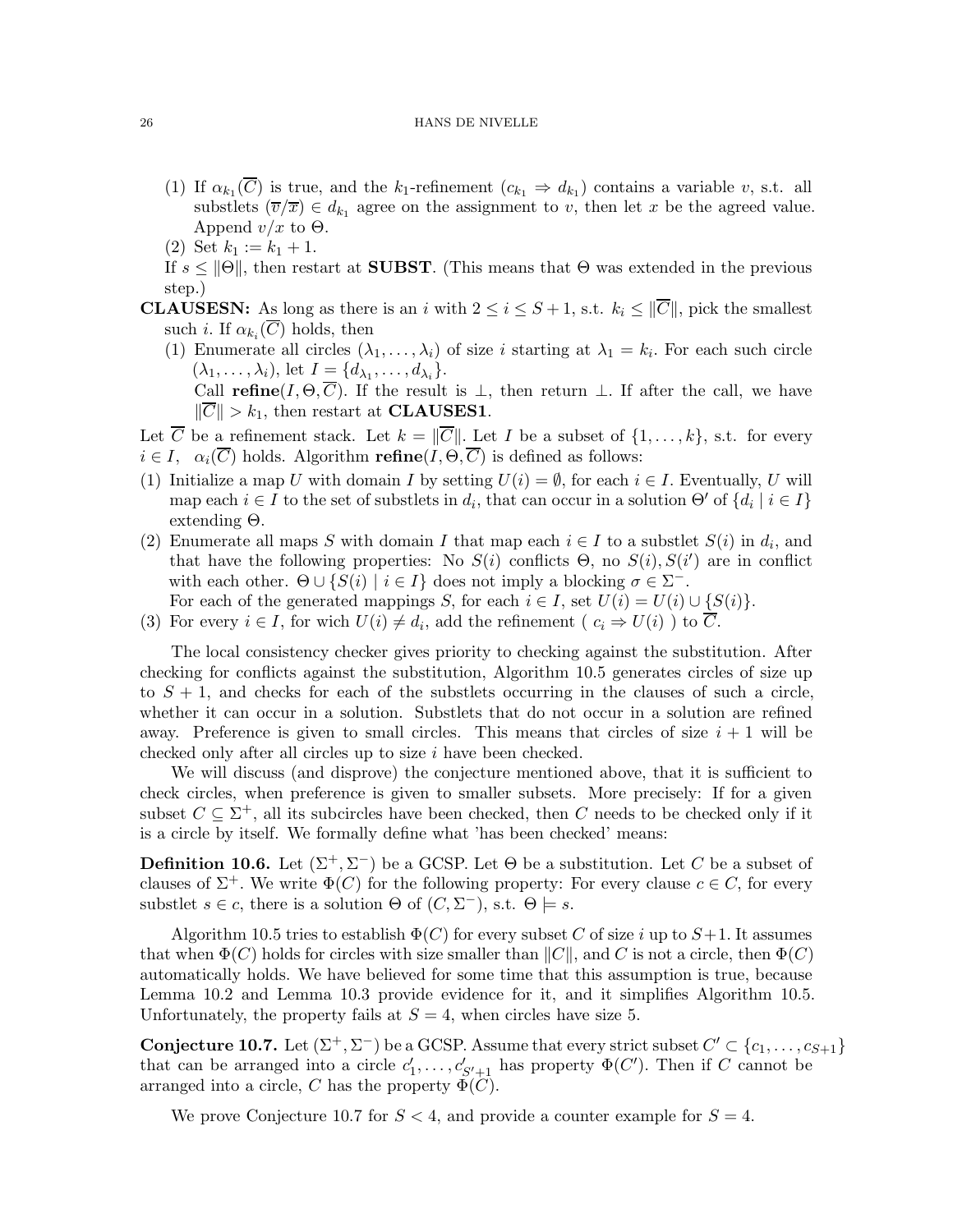*Proof.* •  $S = 1$  follows from Lemma 10.2.

- In order to prove  $S = 2$ , assume that  $c_1, c_2, c_3$  are clauses that do not form a circle. Without loss of generality, we may assume that  $c_1 \not\sim c_3$ . If we also have  $c_1 \not\sim c_2$ , then  ${c_1, c_2, c_3}$  can be partitioned into  ${c_1}, {c_2, c_3}$ , so that Lemma 10.2 can be applied. If we have  $c_1 \sim c_2$ , we can apply Lemma 10.3 with  $C_1 = \{c_1\}$ ,  $c = c_2$ ,  $C_2 = \{c_3\}$ .
- We prove  $S = 3$ . We use the fact that Conjecture 10.7 holds for  $S < 3$ . Let  $c_1, c_2, c_3, c_4 \in$  $\Sigma^+$ . If  $\{c_1, c_2, c_3, c_4\}$  be be partitioned into two disjoints sets, we can apply Lemma 10.2, and we are done. Otherwise, if  $\{c_1, c_2, c_3, c_4\}$  cannot be partitioned into disconnected sets, there are two possibilities:
	- The clauses form a line  $c_1 \sim c_2 \sim c_3 \sim c_4$ . If  $c_1 \sim c_4$ , then  $(c_1, c_2, c_3, c_4)$  is a circle, so that Conjecture 10.7 holds trivially.

Otherwise, we can still have  $c_1 \sim c_3$  or  $c_2 \sim c_4$ . If we have both, then  $(c_1, c_3, c_4, c_2)$  is a circle, so that Conjecture 10.7 again holds trivially.

If  $c_1 \nsim c_3$ , we can apply Lemma 10.3 with  $C_1 = \{c_1\}$ ,  $c = c_2$ , and  $C_2 = \{c_3, c_4\}$ .

Similarly, if  $c_2 \nsim c_4$ , we can apply Lemma 10.3 with  $C_1 = \{c_1, c_2\}$ ,  $c = c_3$ , and  $C_2 = \{c_4\}.$ 

– The clauses form a kind of star with  $c_1$  in the center:  $c_1 \sim c_2$ ,  $c_1 \sim c_3$ ,  $c_1 \sim c_4$ .

For  $c_2$ , if  $c_2 \sim c_3$ , nor  $c_2 \sim c_4$ , we can apply Lemma 10.3 with  $C_1 = \{c_2\}$ ,  $c = c_1$ ,  $C_2 = c_2$  ${c_3, c_4}.$ 

If we have both of  $c_2 \sim c_3$  and  $c_2 \sim c_4$ , then  $(c_2, c_3, c_1, c_4)$  is a circle.

In the remaining case, we may assume without loss of generality that  $c_2 \sim c_3$ , but also  $c_2 \not\sim c_4$ .

This means that we have  $c_2 \sim c_3, c_2 \not\sim c_4$ . If  $c_4 \sim c_3$ , then  $(c_1, c_2, c_3, c_4)$  is a circle. If  $c_4 \not\sim c_3$ , then we can apply Lemma 10.3 with  $C_1 = \{c_2, c_3\}, c = c_1, C_2 = \{c_4\}.$ 

We give a counter example for  $S = 4$ .

Example 10.8. Consider the following GCSP, which has no blockings, and the following clauses:

> $(c_1)$   $(X_1, X_2, X_3)$   $(0, 0, 0)$   $(0, 1, 1)$   $(1, 1, 0)$   $(1, 0, 1)$  $(c_2)$   $(X_1, Y_1)$  /  $(0, 0)$   $(1, 1)$  $(c_3)$   $(X_2, Y_2)$  /  $(0, 0)$  |  $(1, 1)$  $(c_4)$   $(X_3, Y_3) / (0, 0) | (1, 1)$  $(c_5)$   $(Y_1, Y_2, Y_3)$   $\big/ (1, 0, 0) \big| (0, 1, 0) \big| (0, 0, 1) \big| (1, 1, 1)$

We have  $c_1 \sim c_2$ ,  $c_1 \sim c_3$ ,  $c_1 \sim c_4$ , and  $c_2 \sim c_5$ ,  $c_3 \sim c_5$ ,  $c_4 \sim c_5$ . There are no other connections. The example can be understood as follows: Clause  $c_2$  requires that  $X_1\Theta =$ Y<sub>1</sub>Θ. Similarly,  $c_3$  requires that  $X_2\Theta = Y_2\Theta$ , and  $c_4$  requires that  $X_3\Theta = Y_3\Theta$ . Clause  $c_1$  requires that  $X_1\Theta + X_2\Theta + X_3\Theta$  is even, while  $c_5$  requires that  $Y_1\Theta + Y_2\Theta + Y_3\Theta$ is odd. Since the sums must be equal, and cannot be odd and even at the same time,  $({c_1, c_2, c_3, c_4, c_5}, \{\})$  has no solution.

Ignoring direction and starting point, there are three circles of size 4 :

 $(c_1, c_2, c_5, c_3), (c_1, c_2, c_5, c_4), (c_1, c_3, c_5, c_4).$ 

Since the circles are symmetric, we show that every substlet occurring in  $\{c_1, c_2, c_5, c_3\}$  can occur in a solution. One can pick the instance of  $c_1$  and  $c_5$  in such a way that they agree on  $X_1/Y_1$  and  $X_2/Y_2$ . They will disagree on  $X_3/Z_3$ , but because  $c_4$  is not considered, this

П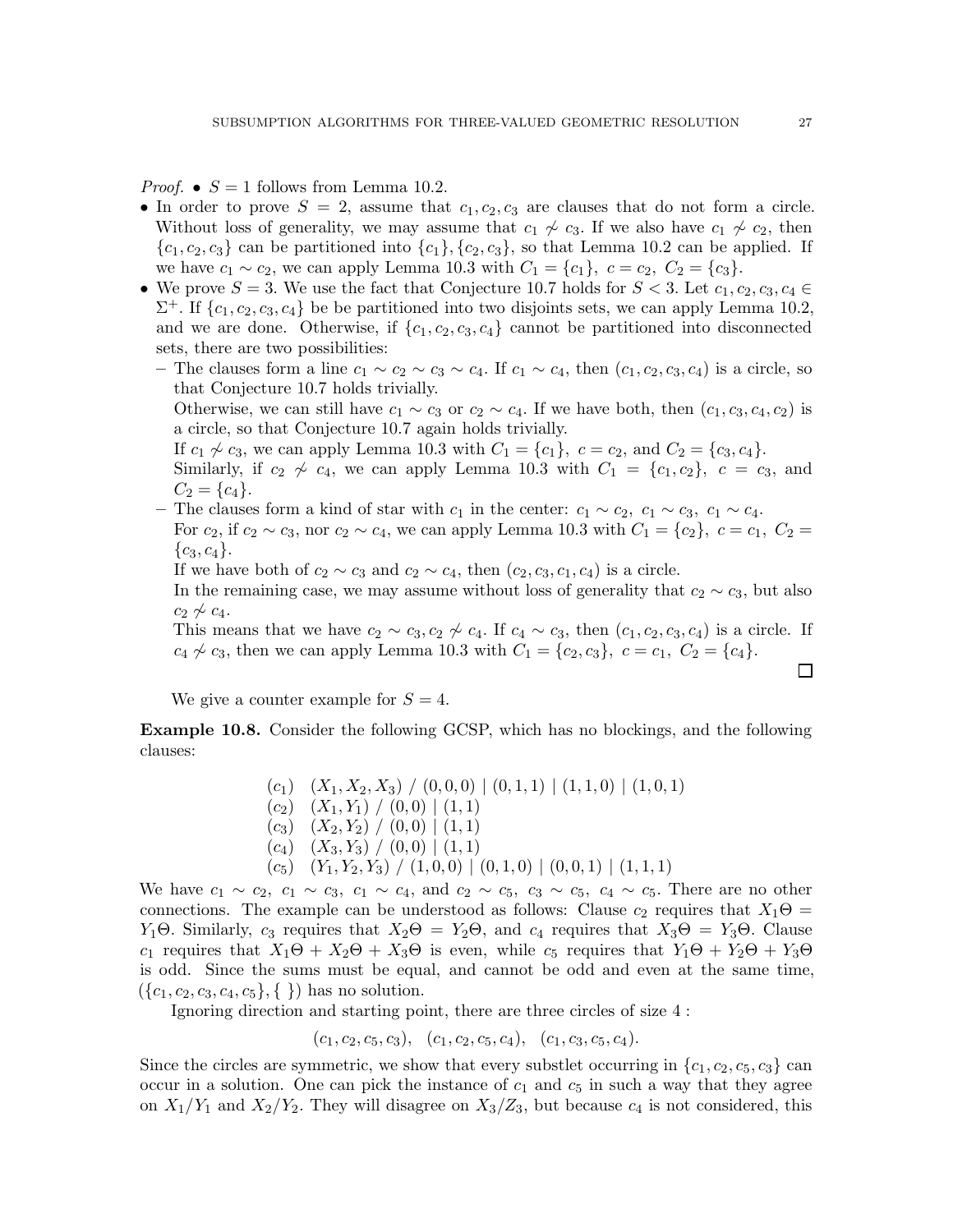is no problem. After that, the instances to  $c_2$  and  $c_3$  are fixed. It is easily checked that  $c_1, c_2, c_3, c_4, c_5$  cannot be arranged into a circle.

Example 10.8 contains a GCSP that would not be refined by Algorithm 10.5 with  $S = 4$ , despite the fact that it has no solution. We will refrain from trying to make Algorithm 10.5 complete, because we believe that it is not worth the effort. Experiments suggest that using Algorithm 10.5 becomes too costly already at  $S \geq 3$ . Implementing a more elaborate check at  $S \geq 3$ , would make Algorithm 10.5 even more costly, and harder to implement, without much hope for improvement.

It is important to observe that even when Algorithm 10.5 is used as a precheck, it still needs to be restorable, because it may be called by Algorithm 9.5, which will turn on and off different substlets, based on  $\alpha$ . Only the first call need not be restorable.

### 11. Conclusions

The problem of matching a geometric formula into an interpretation used to be the bottleneck of our implementation of geometric resolution. In order to improve this situation, we gave a translation of the matching problem into GCSP, and provided efficient approaches for solving GCSP. One approach is to solve the GCSP directly by a combination of refinement, backtracking and learning. The other approach is to translate the problem into SAT. Our experiments suggest that both approaches have comparable performance. Both approaches still have room for improvement. For translation to SAT, one could develop a dedicated SAT solver. For the direct approach using GCSP, one could add heuristics that control when learnt lemmas are forgotten, and probably it will be possible to add deep backtracking.

Independent of the relative performance of the two approaches, one can conclude that the speed of Geo can be improved by a very large factor, and that matching is no longer the bottleneck that hinders further development of the geometric resolution calculus.

Since GCSP may have applications outside of geometric logic, we defined an input format for GCSP, similar to DIMACS format for SAT, that can be used for independent applications. We also made the sources of our matching algorithm available.

The fact that the clause refining algorithm based on local consistency checking turned out not competitive, shows that search algorithms that appear good in theory, are not necessarily good in practice. In general, it is difficult to predict what will be the effect of a modification of a search algorithm. A seemingly small change may have a large impact on performance.

As for geometric resolution, one might argue that a calculus that uses an NP-complete problem as its basic operation is not viable, but there is room for interpretation: The complexity of the matching problem is caused by the fact that as result of flattening terms, geometric formulas and interpretations have DAG-structure instead of tree-structure. This increased expressiveness means that a geometric formula possibly represents exponentially many formulas with tree-structure. This may very well result in shorter proofs. Only experiments can determine which of the two effects will be stronger.